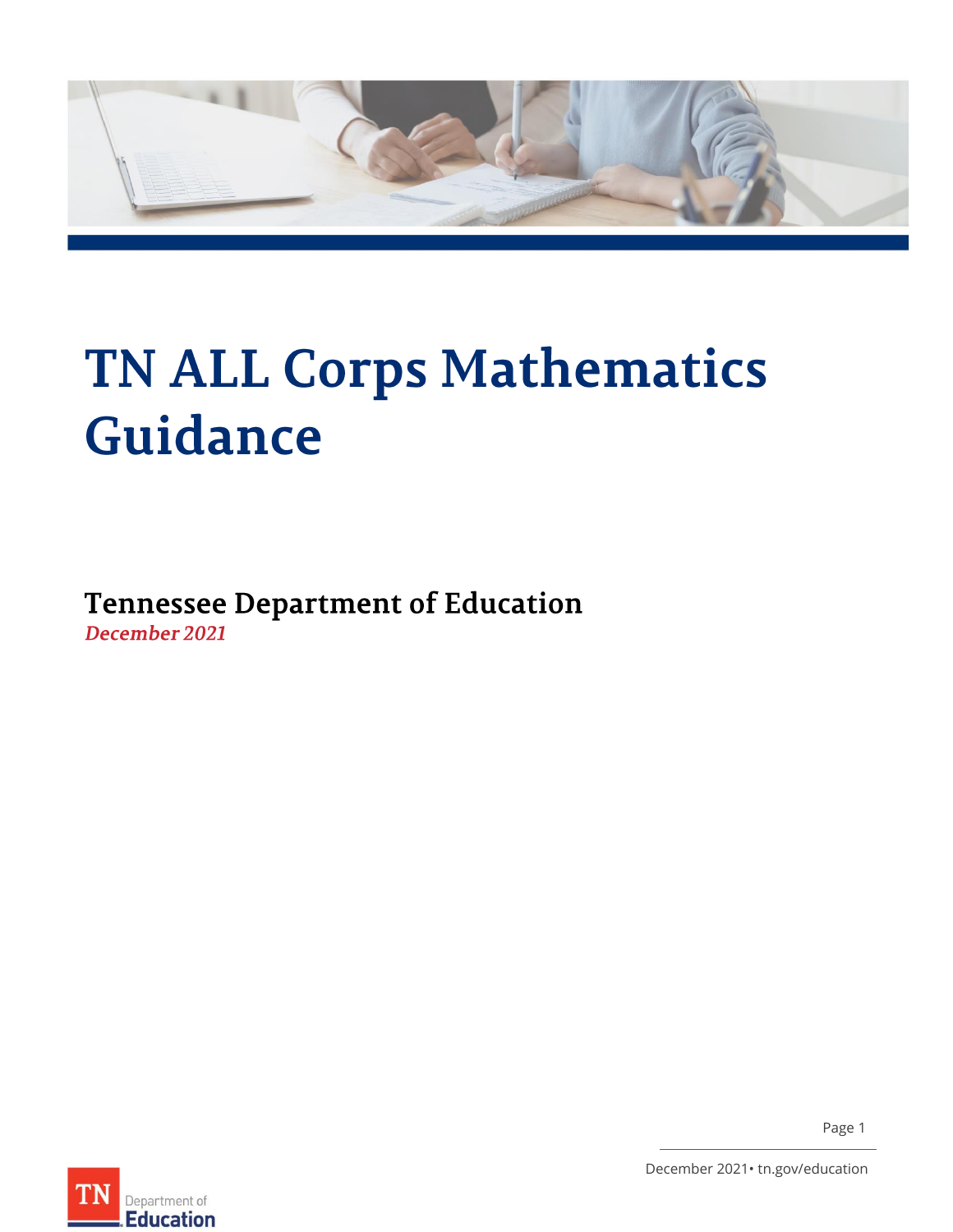

## **Table of Contents**

## Contents

| How does the TN ALL Corps high-dosage, low-ratio tutoring model help support students within the |  |  |  |
|--------------------------------------------------------------------------------------------------|--|--|--|
| What are the components of high-dosage, low ratio tutoring that are embodied through the TN ALL  |  |  |  |
|                                                                                                  |  |  |  |
|                                                                                                  |  |  |  |
|                                                                                                  |  |  |  |
|                                                                                                  |  |  |  |
|                                                                                                  |  |  |  |
|                                                                                                  |  |  |  |
| Considerations for Option 3: Tutoring with High-Quality Instructional Materials 16               |  |  |  |
|                                                                                                  |  |  |  |
|                                                                                                  |  |  |  |
|                                                                                                  |  |  |  |
|                                                                                                  |  |  |  |
|                                                                                                  |  |  |  |
|                                                                                                  |  |  |  |
|                                                                                                  |  |  |  |
|                                                                                                  |  |  |  |
|                                                                                                  |  |  |  |
|                                                                                                  |  |  |  |





December 2021 · tn.gov/education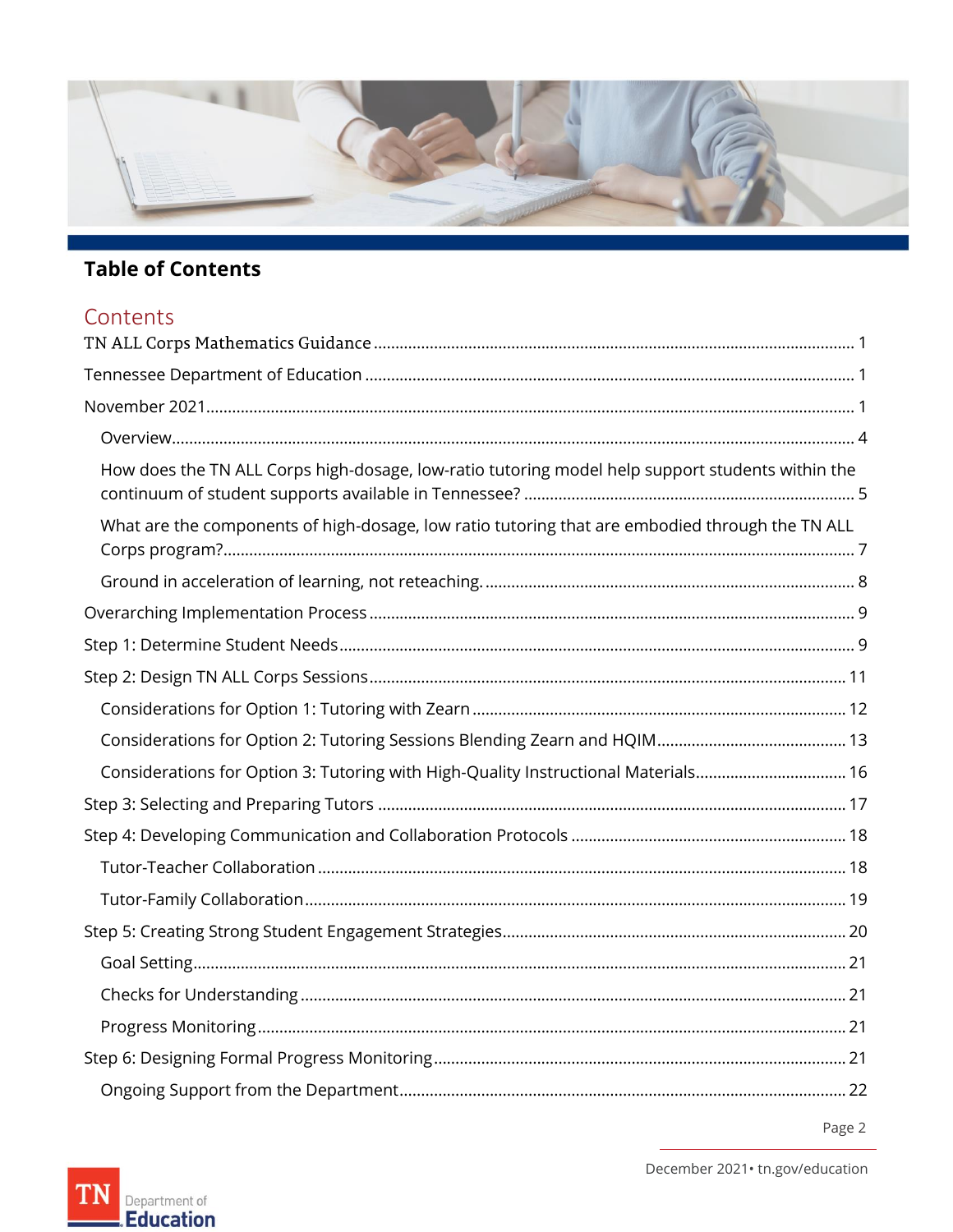

|--|

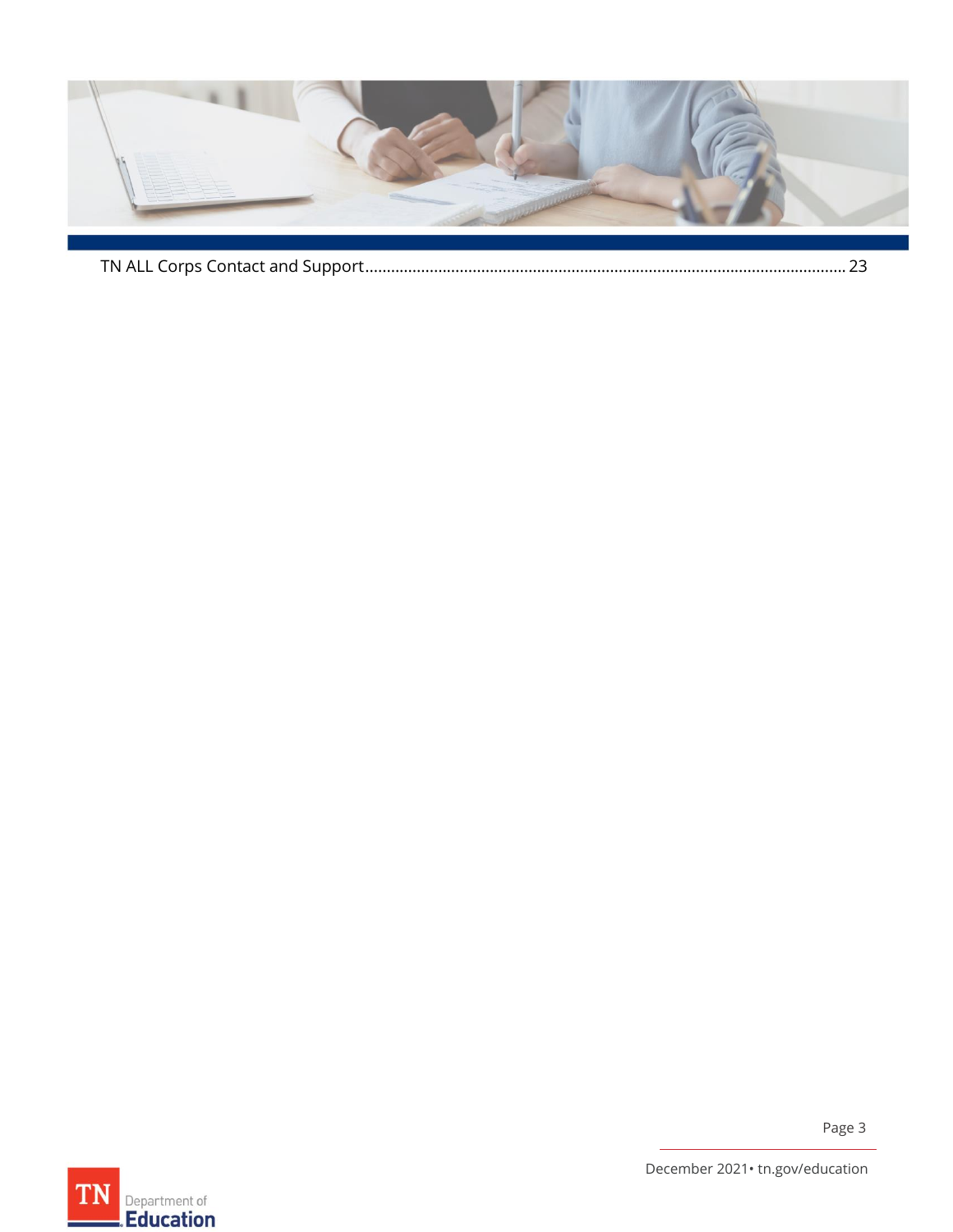

#### <span id="page-3-0"></span>Overview

Students across the state of Tennessee had varying access to instruction in Spring 2020 and throughout the 2020-21 school year. This resulted in lower proficiency across the state, specifically in math and early reading.

On January 22, 2021, Governor Lee and the Tennessee General Assembly enacted the Tennessee Learning Loss Remediation and Student Acceleration Act (Public Chapter 1 of the First Extraordinary Session) to address the learning loss of students due to COVID-19 related school closures. Through this new law, the legislature and the Tennessee Department of Education (department) clearly identified the need for a continuum of supports to support Tennessee children with learning acceleration.

As a follow up to the legislative focus on learning loss, the department has developed a grant-based opportunity to help districts focus on high-dosage, low-ratio tutoring, called the TN ALL Corps grant program. Through the TN ALL Corps grant program, the department has awarded grants to 80+ districts to stand up their own high-dosage, low-ratio tutoring programs. This guidebook is intended to support districts in their implementation of their mathematics TN ALL Corps tutoring program design.

The department has partnered with Zearn to support the TN ALL Corps math tutoring program through a competitive request for proposal process. Zearn is the department's online mathematics platform and includes progress monitoring, math lessons that are connected to students' core math learning, and foundational content to support deeper interventions. More information about Tennessee's tutoring partnership with Zearn can be found [here](https://about.zearn.org/partners/tennessee-tutoring#Resources).

#### **The document contains a six-step process to prepare tutors, design their tutoring programs, and launch mathematics tutoring within the TN ALL Corps framework.**

This guidebook helps district and tutoring site leads develop quality high-dosage, low-ratio tutoring programs that are responsive to the district's own contextual decision needs, but also meet the requirements of the TN ALL Corps program.

If districts need more generalized support, they can review TN ALL Corps overvie[w here](https://www.tn.gov/content/dam/tn/education/esser-planning-resources/TDOE-TNALLCorps-Guidance_FINAL.pdf) or funding guidance [here.](https://mcusercontent.com/b28b453ee164f9a2e2b5057e1/files/98b3c131-3401-4d2c-e737-d9609969c2ec/TechnicalApplicationGuideTNALLCorps2021.09.27.01.pdf?mc_cid=3acb59a55a&mc_eid=847cdb9a02)

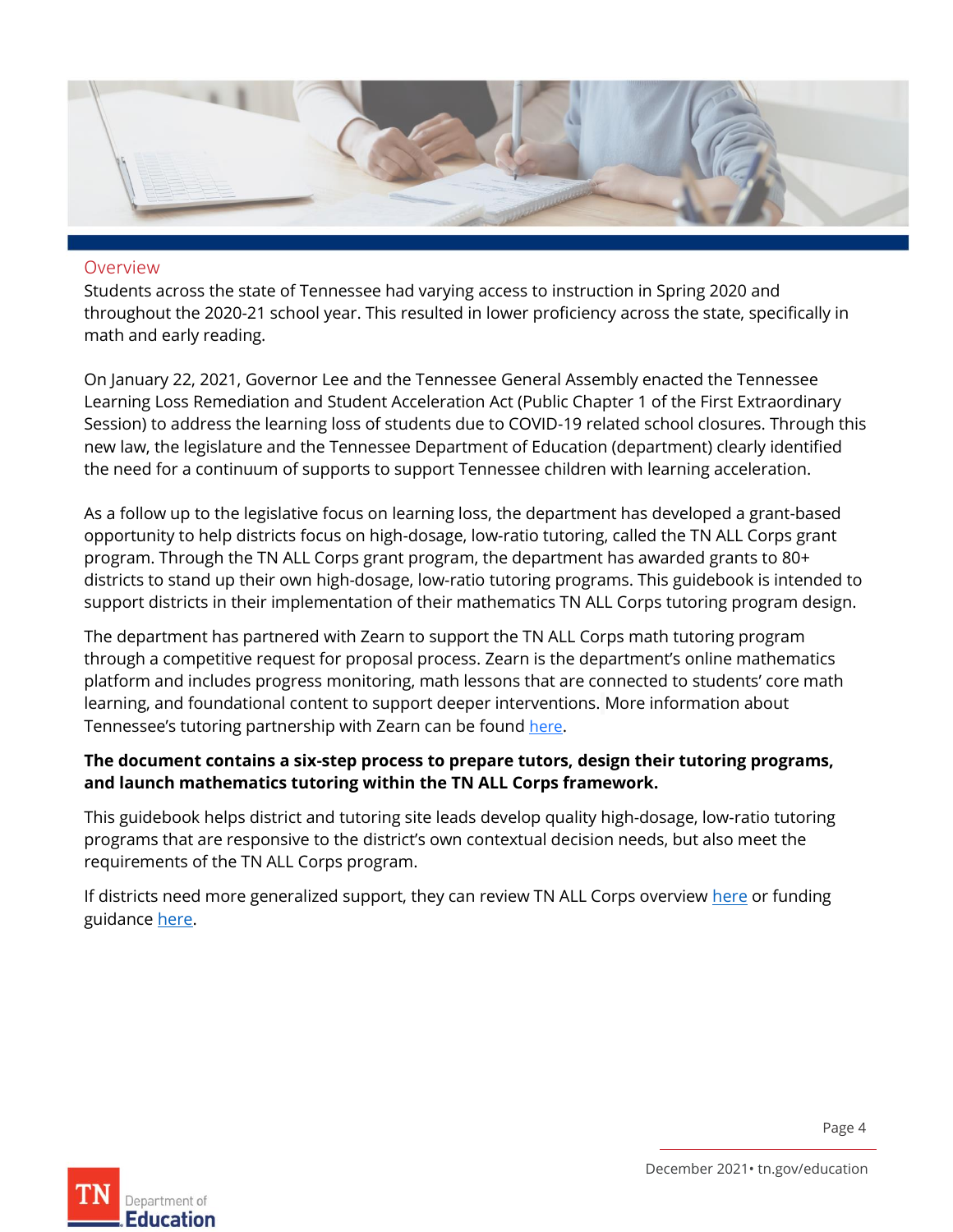

<span id="page-4-0"></span>How does the TN ALL Corps high-dosage, low-ratio tutoring model help support students within the continuum of student supports available in Tennessee?

Tennessee districts have the opportunity to engage in multiple programs that provide a strong continuum of student supports beyond daily instruction. Included in the continuum of student supports are RTI<sup>2</sup>, summer programming, high-dosage, low-ratio tutoring, and special education services and programming.

**Response to Instruction and Intervention (RTI<sup>2</sup>): RTI<sup>2</sup> is a structured intervention time providing** additional skills-specific instruction based on identified skill deficits for improved access to Tier I (core) instruction. Students receiving RTI<sup>2</sup> interventions are identified using multiple data sources through collaboration amongst a variety of internal stakeholders. Once a student is identified as needing intervention, families are notified of the supports being provided to the student. See more information about RTI<sup>2</sup> [here.](https://www.tn.gov/education/instruction/tdoe-rti2/rti2-rediect/rti-current-update.html)

**Summer Programs:** Summer programs provide additional learning experiences essential to accelerate students' educational growth and ensure all students have the opportunity to reach their goals. Summer learning programs are grounded in high-quality instructional materials and are delivered in small group settings. Students served in the summer program include those students who are identified as "below" and "approaching" on the TCAP or are considered "at-risk" using other standardsbased benchmark assessments.

**Special Education Services and Programming:** Students with disabilities who participate in TN ALL Corps tutoring must receive the supports, services, and accommodations noted in the IEP/Section 504 plan to access tutoring content (i.e., read aloud, manipulatives, special transportation, assistive technology, etc.). Tutors should consult with the student's special education caseworker or Section 504 case manager to review and receive a copy of the student's IEP at-a-glance or Section 504 Plan.

TN ALL Corps is a Tier 1 academic support and should not be included on the student's IEP/504 plan, nor should it supplant any tiered or special education interventions the student ireceives because TN ALL Corps tutoring is not a special education service. As noted in the [Special Education](https://www.tn.gov/content/dam/tn/education/special-education/sped_tiered_intervention_guidance_flowchart.pdf)  [Framework](https://www.tn.gov/content/dam/tn/education/special-education/sped_tiered_intervention_guidance_flowchart.pdf) guidance document, special education interventions included on the IEP are those required for areas of exceptionality for students who meet IDEA eligibility criteria.

**English Learners (Students Receiving ESL):** English Learners (ELs) are identified and served via a twostep process outlined in **ESL Rule 0520-01-19**. ELs benefit by receiving continuous opportunities to listen, speak, read, and write about new learning throughout the entire school day. TN ALL Corps tutors provide additional exposure to and engagement with the English language and academic content all students must master for academic success. TN ALL Corps programs must be accessible to all students, regardless of their English language proficiency. LEAs must provide the accommodations, modifications, and/or supports listed in the EL's Individualized Learning Plans (ILPs) to ensure the

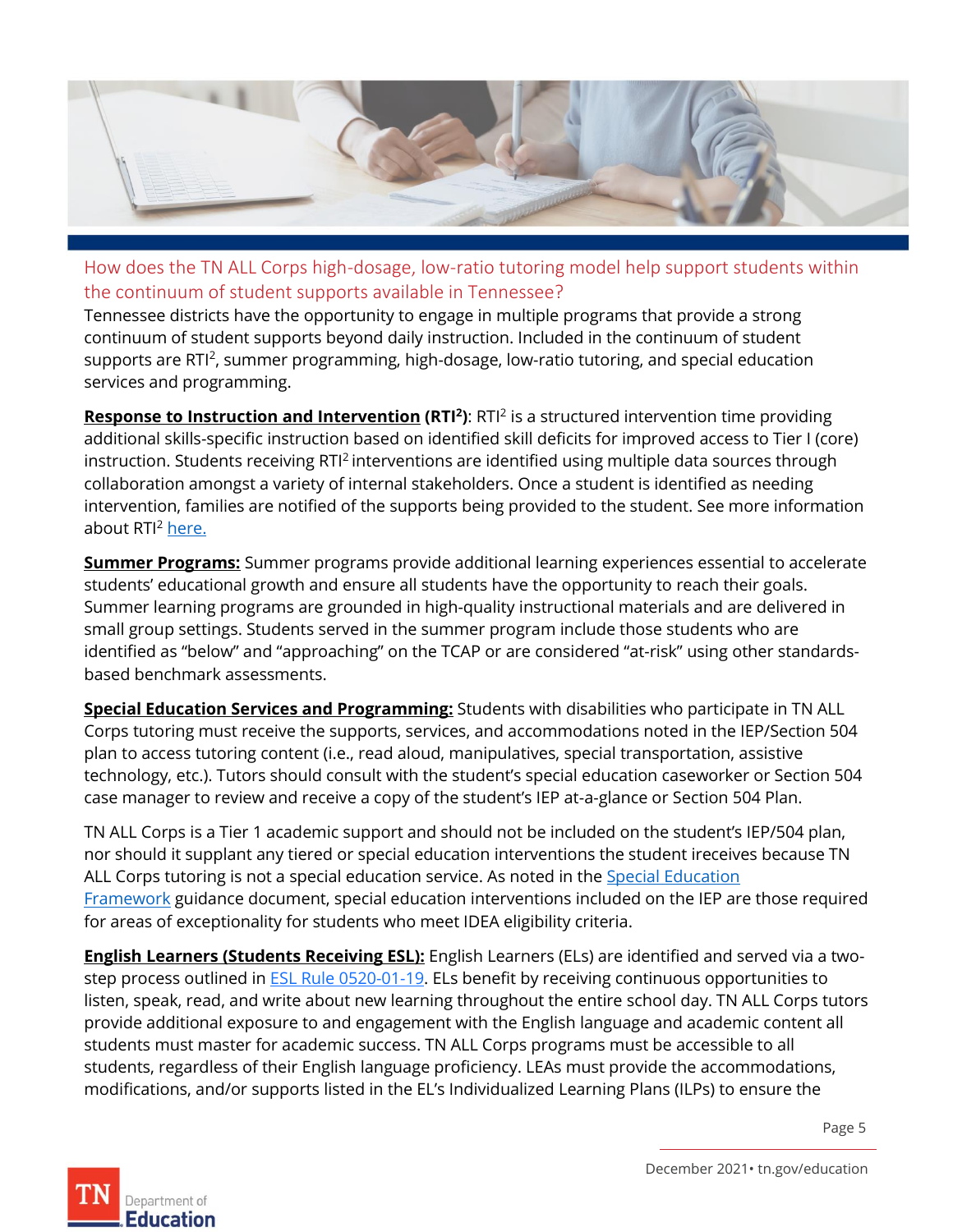

student has equal access to tutoring as their English proficient peers. ILP supportsshould nclude translation or interpretation services.

**TN ALL Corps Tutoring:** TN ALL Corps programs create high-impact learning experiences, focus on reteaching missed or unlearned concepts, and connect those unlearned concepts to grade level content for the purpose of accelerating student learning. TN ALL Corps should focus on students demonstrating significant learning loss, especially those students who are "approaching" proficiency on TCAP or other standards-based benchmark assessments. These students often need a longer series of tailored concept development and "just in time" interventions through targeted and frequent tutoring.



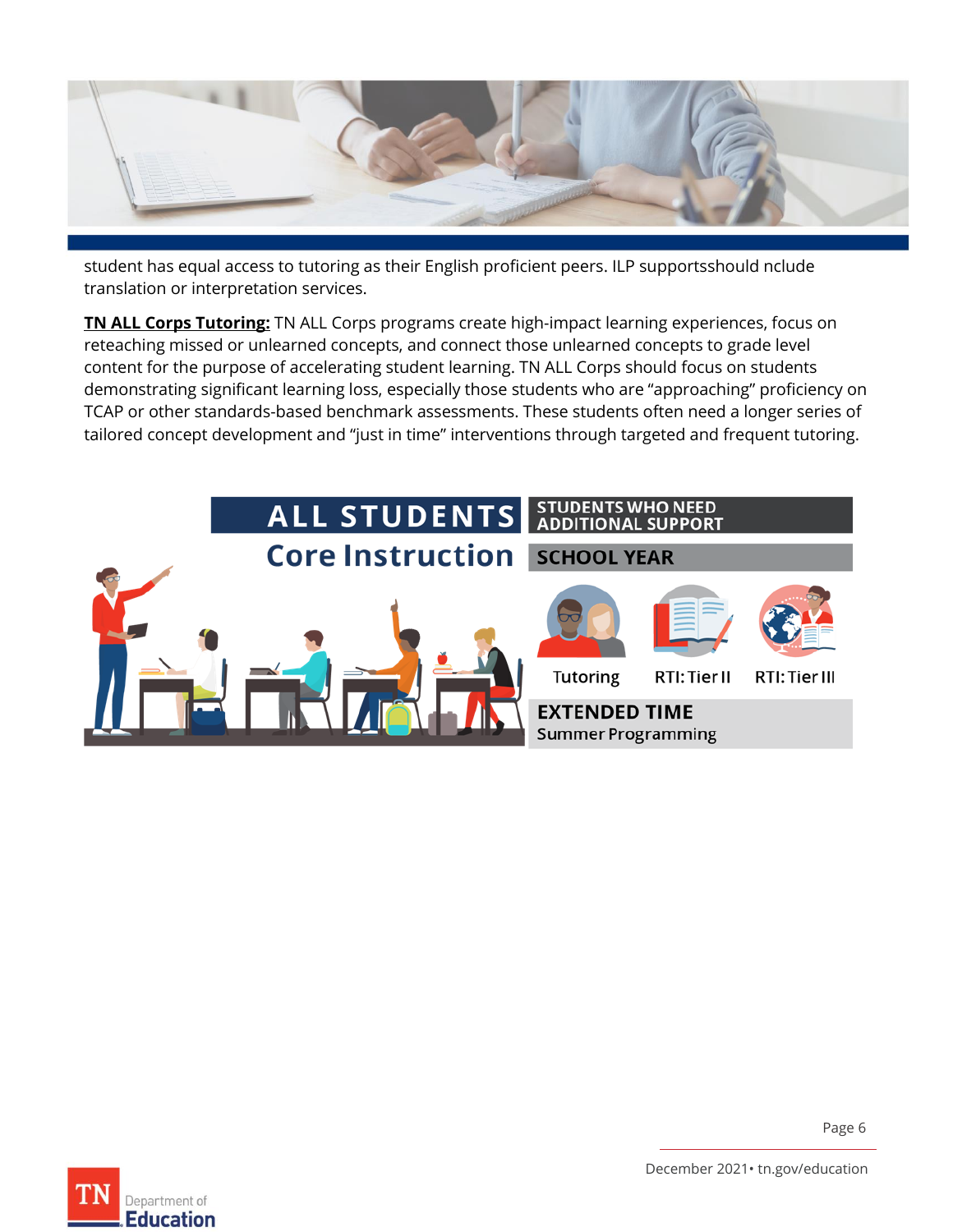

#### <span id="page-6-0"></span>What are the components of high-dosage, low ratio tutoring that are embodied through the TN ALL Corps program?

|                         | ALL COIDS DIORIGHT!                                                                                                                                |  |  |  |  |
|-------------------------|----------------------------------------------------------------------------------------------------------------------------------------------------|--|--|--|--|
|                         | <b>Key Components</b>                                                                                                                              |  |  |  |  |
| <b>e</b><br>2010        | <b>Group Size</b><br>Small student groups of 2-3 students for elementary and middle, and 3-4 for high school                                       |  |  |  |  |
| ခုနှင့်<br>၁၉၁၉<br>၁၉၁၉ | <b>Frequency</b><br>Two to three sessions per week OR week-long intensive sprints (with experienced teachers)                                      |  |  |  |  |
|                         | <b>Staffing</b><br>May include staff, paraprofessionals, teacher candidates, tutors, or volunteers – as long as adequate training is<br>included   |  |  |  |  |
| $\pm$                   | <b>Scheduling</b><br>Sessions taking place during the school day are typically more effective (replace time or extended day)                       |  |  |  |  |
| ☆☆☆                     | <b>Delivery</b><br>In-person. Can be delivered virtually/socially distanced for high school grades                                                 |  |  |  |  |
|                         | <b>Measurement</b><br>Use of ongoing informal assessments to target instruction                                                                    |  |  |  |  |
|                         | <b>Content Focus</b><br>Focus on one content area per semester. Big impacts are possible by focusing on elementary reading and high<br>school math |  |  |  |  |
| $\ddot{\ddot{\psi}}$    | <b>Materials</b><br>High quality materials aligned with classroom content to reinforce classroom instruction and enhance effectiveness             |  |  |  |  |
|                         | <b>Relationships</b><br>Based on the results of the data collection and feedback from students and staff                                           |  |  |  |  |
| 0000                    | Prioritization<br>Tutoring is for everyone, though lower-performing students should be prioritized                                                 |  |  |  |  |

**\****Week-long intensive sprints: School districts can utilize breaks during the school year, such as fall break and/or spring break, to provide TN ALL Corps tutoring for students. Providing students with these learning acceleration experiences during the break allow tutors to deliver targeted, intensive instruction giving students more immediate recovery opportunities. Tutors meet with students for extended periods during the day throughout the break to deliver tutoring instruction. A sample schedule for week-long intensive sprints can be foun[d here.](https://tdoe-my.sharepoint.com/:w:/g/personal/jessica_glasgow_tnedu_gov/EcYhoYHPNA9LpQ35MYr3EzgBAM7US1jtE2f-UmfJJ-L9NA?e=WyViUN)* 

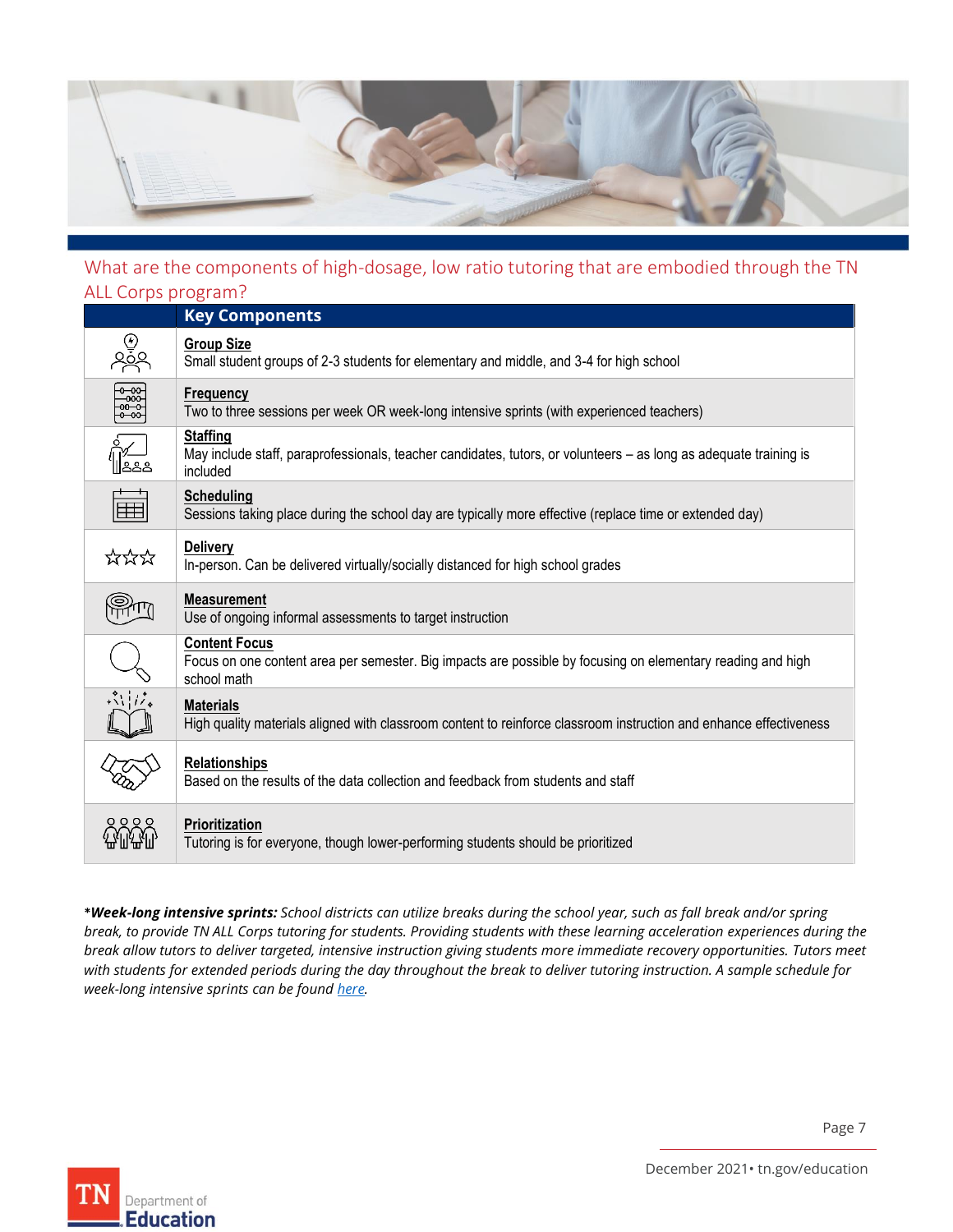

#### <span id="page-7-0"></span>Ground in acceleration of learning, not reteaching.

TN ALL Corps tutoring utilizes a learning acceleration model. This instructional approach focuses on providing just-in-time instruction to address unfinished learning in fundamental understandings or prerequisite skills by connecting the new learning to grade level content. Learning acceleration overcomes the ineffective practice of remediating below grade level concepts with struggling learners, thus allowing the student to actively engage with and advance in Tier 1/Core instruction.





December 2021• tn.gov/education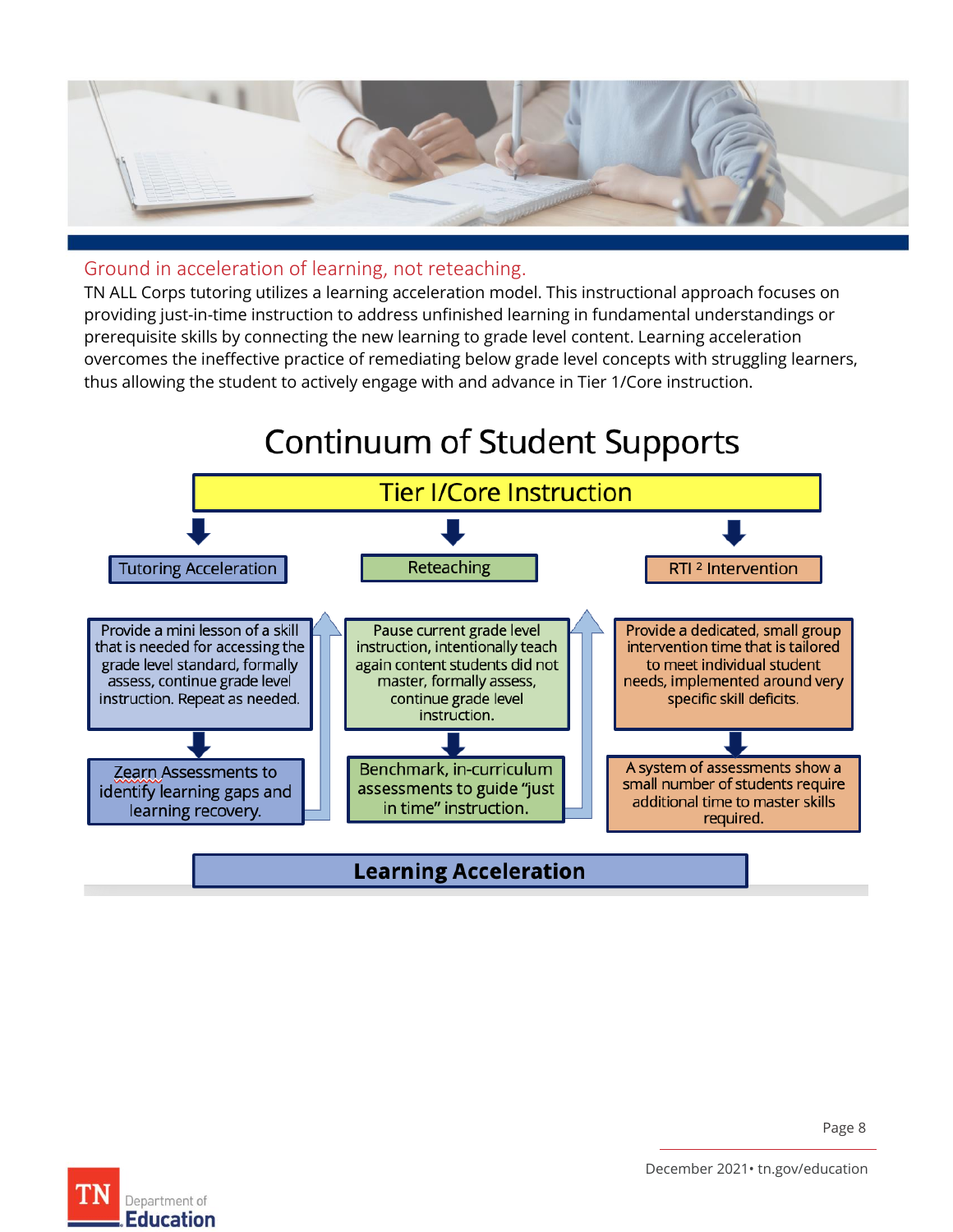

## <span id="page-8-0"></span>**Overarching Implementation Process**

The following implementation process provides a step-by-step approach that guides districts through an evidenced-based, high-dosage, low-ratio tutoring framework that allows districts to incorporate a student-first approach within their own contexts.

#### <span id="page-8-1"></span>**Step 1: Determine Student Needs**

1. In the intent to apply and ePlan application, the district determined grade levels and subject areas to focus on for the TN ALL Corps program. For additional information in completing a TN ALL Corps ePlan application, see funding guidance [here.](https://mcusercontent.com/b28b453ee164f9a2e2b5057e1/files/98b3c131-3401-4d2c-e737-d9609969c2ec/TechnicalApplicationGuideTNALLCorps2021.09.27.01.pdf?mc_cid=3acb59a55a&mc_eid=847cdb9a02)

In this step, a district has already analyzed their overarching district- and school-based data to determine which grades and which content should be the focus area for the district; the district must now work to determine the individual needs of students to launch tutoring groups and individualized trajectories for student learning.

Some districts and schools are running reading and math tutoring programs, but other schools and districts are focusing on one content area.

The following process is a focus for mathematics decision-making only.

- 2. Districts should analyze available math data determine the areas of instructional focus that need to be addressed across the prioritized tutoring grades in the area of math.
- 3. A district identifies specific students who would benefit from tutoring by using a variety of internal data points as well as a student's performance on the Tennessee Comprehensive Assessment Program (TCAP).
- 4. Once students are identified, it is essential for the school to reach out to the parent or guardian to obtain approval for tutoring. A model letters to families can be found **[here](https://www.tn.gov/content/dam/tn/education/tn-all-corps/TN%20ALL%20Corps%20Family%20Participation%20Letter.pdf)**. As a district customizes these letters to meet the specific needs of students within their district, they should consider explaining the goals of the tutoring program, how the parent will be updated on tutoring progress, and how the home-tutoring-classroom connections will be maintained to support the overarching learning goals of the student.

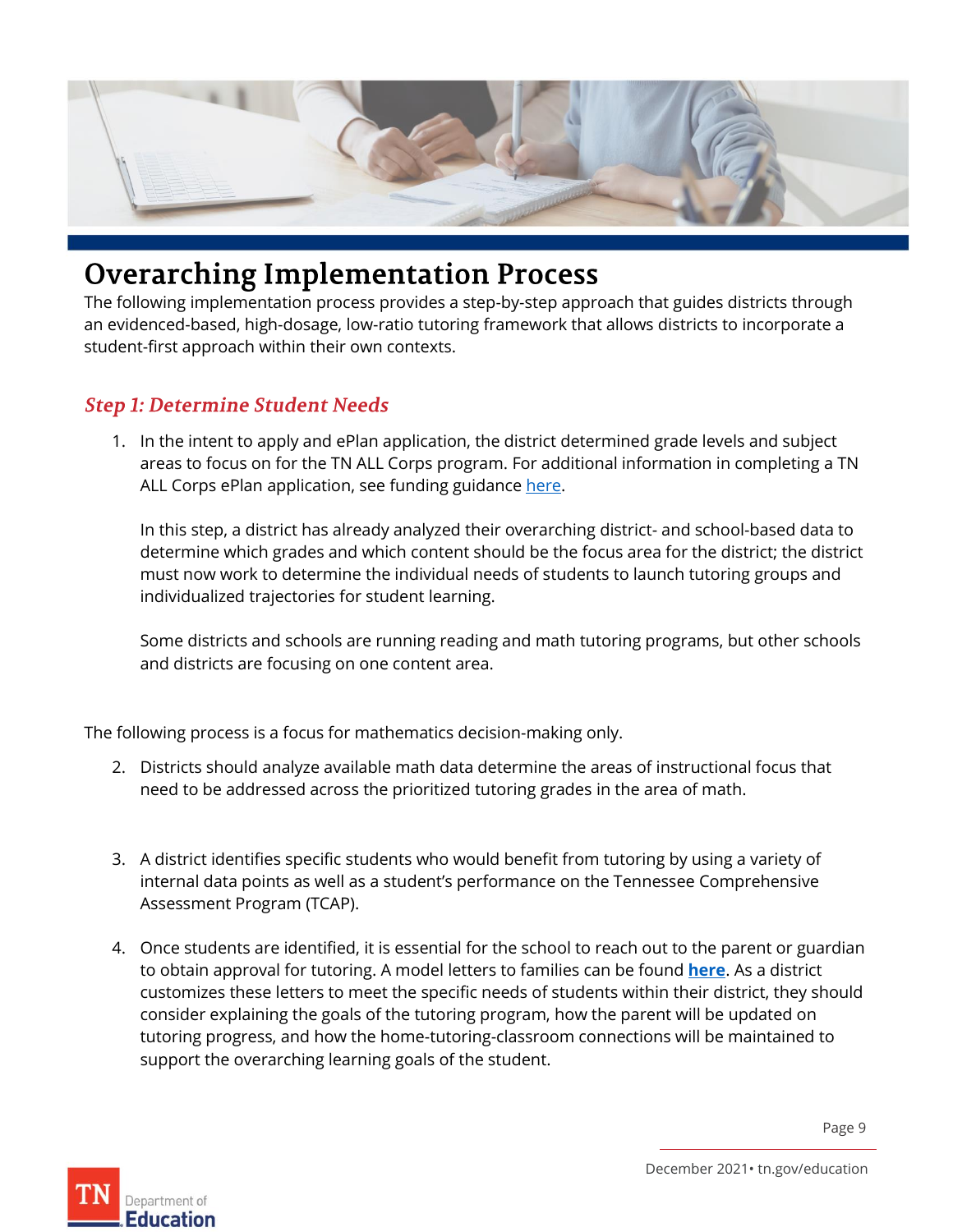

5. The district or school data team should log students into the Zearn platform to determine specific needs for each student participating in the tutoring program. Using the Zearn data and other data sources will help the school and district create low ratio student groups (1:3) based on the specific learning needs of students in 1<sup>st</sup> through 5<sup>th</sup> grade. (Middle school student ratios can be 1:4).

**Note:** It is important for districts to group students based on learning needs, NOT on scheduling convenience.

Zearn Math's approach to student placement is based on extensive research on the benefits of acceleration (students connecting unfinished learning in the context of new learning) vs. remediation (students spending significant time in below-grade level content before moving into new learning).

When starting Zearn at the beginning of the school year, all students should be placed at the first digital lesson of their assigned grade for Tier I instruction. As students work through each digital lesson, an embedded daily diagnostic assesses understanding and automatically launches just-in-time foundational support. Students continue working through the digital sequence at their own pace with the specific support they need. When starting with Zearn midyear, students should be placed at the beginning of the unit their teachers are currently teaching so that students are learning foundational math content across instructional times.

#### *Detailed Placement Instructions***: [Placing Students with Zearn](https://webassets.zearn.org/Implementation/ZearnTutoringPlacementGuidance.pdf)**

Consider all students for TN ALL Corps tutoring supports; however, some students will need additional considerations to ensure tutoring instruction complements existing interventions and supports for each student. For example, special education services, ESL services, RTI<sup>2</sup> Tier II or III interventions will need additional considerations in designing appropriate tutoring. Students with disabilities or English learners (ELs) who participate in TN ALL Corps tutoring must receive the supports, services, and accommodations noted in the IEP/Section 504 plan/ILP to access tutoring content (i.e., read aloud, manipulatives, special transportation, assistive technology, etc.). Tutors should consult with the student's special education caseworker, Section 504 case manager, or ESL teacher to review and receive a copy of the student's IEP at-aglance, Section 504 Plan or ILP.

Students who receive other supports within the continuum of learning may also benefit from tutoring as a Tier I academic support through TN ALL Corps tutoring. TN ALL Corps tutoring, however, should not replace any tiered interventions, ESL services, or special education services the student is receiving. Tutoring supports should always be coordinated through the student

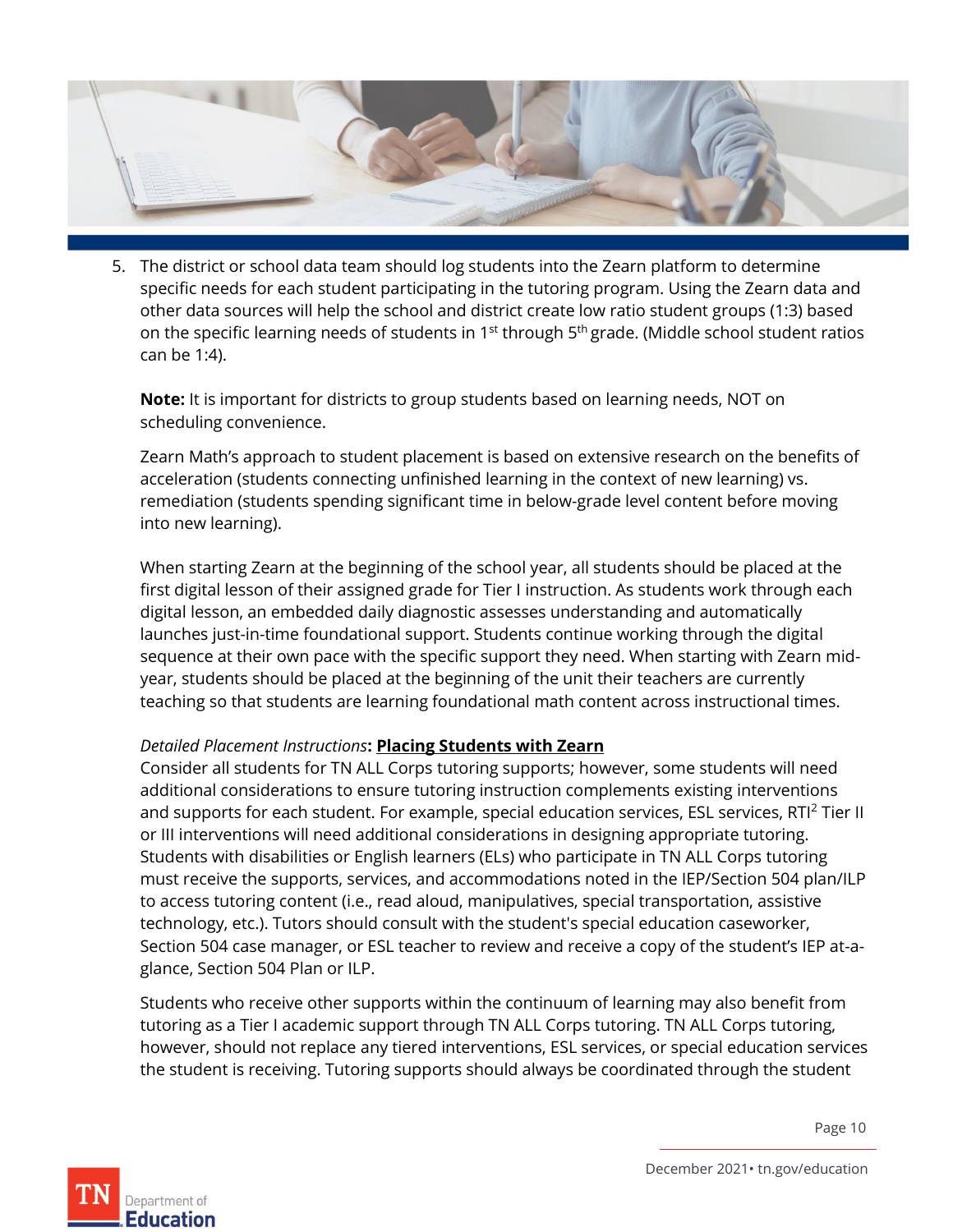

support team. TN ALL Corps tutoring is not a special education service, so it should not be included on a student's IEP.

**Note:** Districts should create a "wait list" of students who can be invited to participate in the TN ALL Corps tutoring program. If a parent/guardian denies participation in the program, a student moves, drops out of the program, or needs more intensive supports as the tutoring progresses, a student on the "wait list" should fill the open tutoring seat.

#### <span id="page-10-0"></span>**Step 2: Design TN ALL Corps Sessions**

Consistency and focused content are key in having successful tutoring sessions. When students know what to expect, they can better assume what is expected of them. Students feel safe and are more engaged, and tutors deliver more reliable and effective sessions within a consistent tutoring structure

Content of sessions should target and focus on specific conceptual student learning gaps.

Districts should develop tutoring sessions using one of the three models below. In all models, students should complete at least **three** grade-level digital lessons on the Zearn Math program each month to ensure progress towards academic success. All digital lessons include an embedded digital formative assessment.

- 1) **Tutoring Sessions with Connected Lessons from Zearn**: Develop sessions with connected lessons available through Zearn, the department's online mathematics platform.
- 2) **Tutoring Sessions with Blended HQIM + Zearn**: Develop sessions that combine connected lessons from Zearn and direct instruction support utilizing the district's existing high-quality instructional materials.
- 3) **Tutoring Sessions with HQIM + Additional time for Zearn**: Develop sessions with direct instruction support utilizing the district's existing high-quality instructional materials and additional time for Zearn connected lessons outside of tutoring sessions.

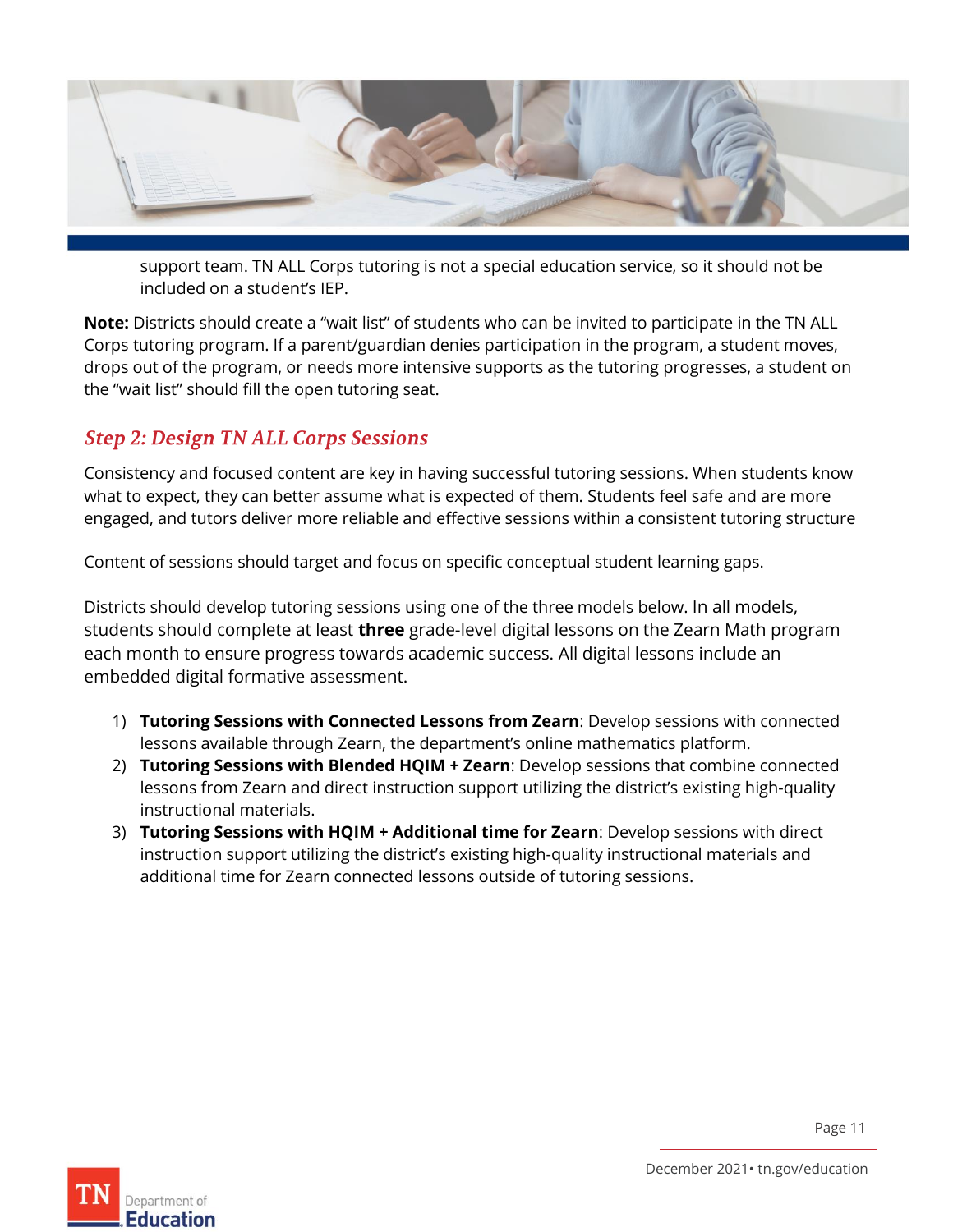

#### <span id="page-11-0"></span>Considerations for Option 1: Tutoring with Zearn

In this model, districts develop sessions with connected lessons available through Zearn, the department's online mathematics platform.

Tutors will:

- Use all available student data to determine next steps in **planning** for tutoring session.
- Use the Zearn Placement process to identify the math skills and content needed for individual instruction.
- Use the Zearn platform to develop and deliver tutoring sessions using the connected lessons.\*

\*Connected lessons consist of digital lessons and the small group sessions. Explore an overview of digital lessons in this [short video.](https://about.zearn.org/webinar-recordings/introduction-to-zearn)

Zearn Math's Tutoring Program is designed to be flexible to meet the needs of each district's unique tutoring schedule. [Example Tutoring Schedules](https://webassets.zearn.org/Implementation/MathTutoringWithZearn_RecommendedSchedules.pdf) may be helpful in your planning.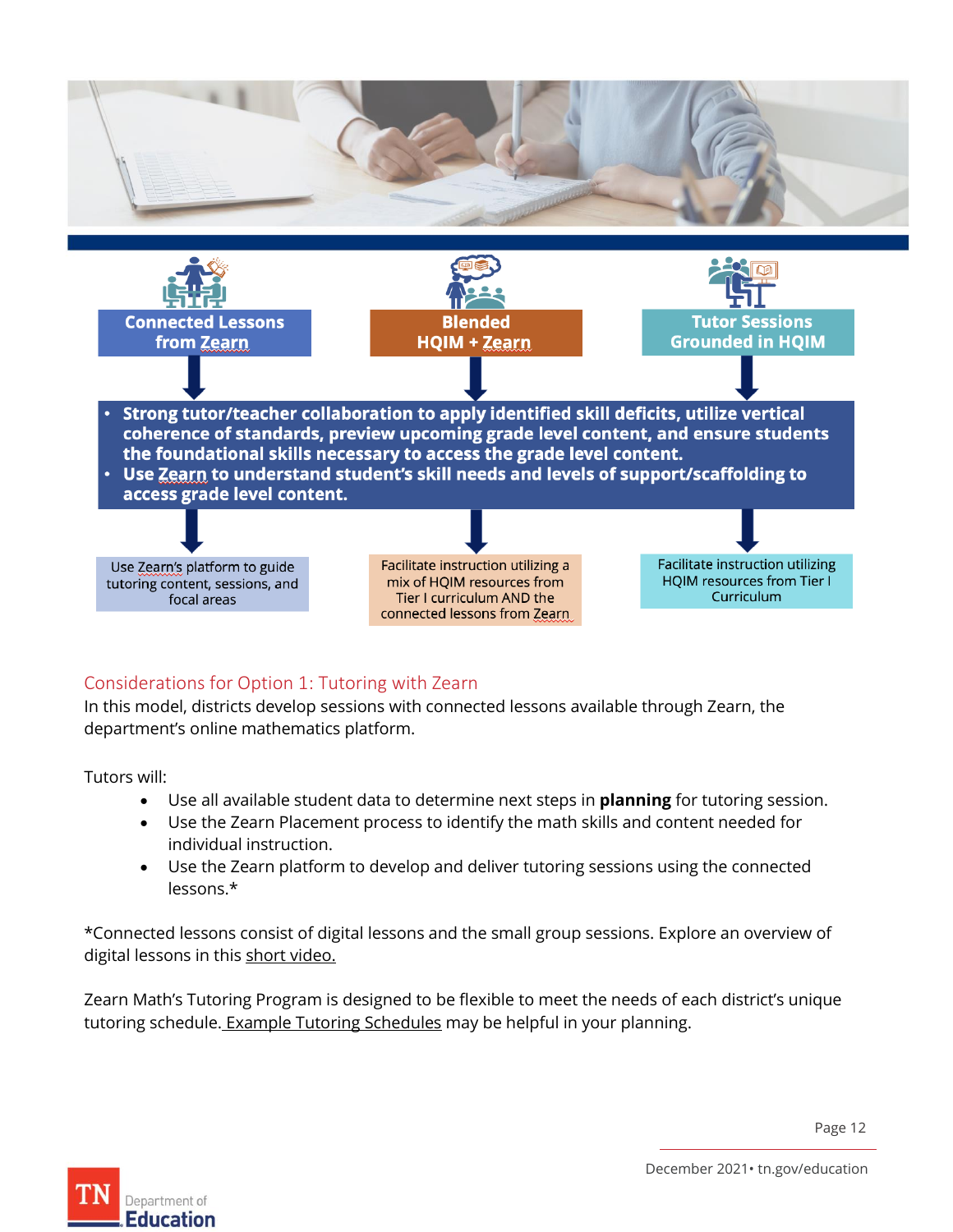

**ŻEARN** Connected Lessons from Zearn

## **Recommended Schedule**

To maximize impact, students should complete at least 3 grade-level digital lessons each week.

**Example Tutoring Schedule** 

#### 45-60 minute sessions | 3x weekly

| <b>Problem Solving</b><br>(using application<br>problems from Zearn)<br>10-15 minutes | Tutors open each session with a grade-level word problem, starting with the<br>first unit of the grade. Tutors facilitate math discussions where students<br>explore different ways to solve problems and discuss their thinking aloud<br>with their tutor and peers.                                         |
|---------------------------------------------------------------------------------------|---------------------------------------------------------------------------------------------------------------------------------------------------------------------------------------------------------------------------------------------------------------------------------------------------------------|
| <b>Digital Lessons</b><br>30-40 minutes                                               | Students log in to Zearn's online math platform and complete interactive<br>digital lessons. Students work at their own pace, automatically progressing as<br>they complete activities. If they don't finish a lesson in one session, that's ok!<br>They begin where they left off the next time they log in. |
| <b>Session Closing</b><br>5 minutes                                                   | Tutors prompt students to reflect on the session and what they've learned.                                                                                                                                                                                                                                    |

#### <span id="page-12-0"></span>Considerations for Option 2: Tutoring Sessions Blending Zearn and HQIM

In this model, districts design sessions with direct instruction support for the district's existing highquality instructional materials and additional time for Zearn connected lessons outside of tutoring sessions. Students should complete at least **three** digital lessons on the Zearn Math program each month to ensure proper monitoring of student progress. Each lesson requires approximately 30 minutes to complete.

Tutors will do the following:

• Use all available student data to determine next steps in **planning** for tutoring sessions,use the Zearn Placement process to identify the math skills and content needed for individual instruction, target the identified skills and content students need to successfully access upcoming grade level HQIM lessons, consult the department's Math Deficit Areas Resource [Guide](https://www.tn.gov/content/dam/tn/education/special-education/ResourceGuide_MathIEPDeficitAreas.pdf) and the [Instructional Focus Documents](https://www.tn.gov/education/instruction/academic-standards/mathematics-standards.html) to analyze available data to determine the student's current level of understanding of the upcoming grade level content,use the [Instructional Focus Documents](https://www.tn.gov/education/instruction/academic-standards/mathematics-standards.html) to understand the level of rigor associated with the

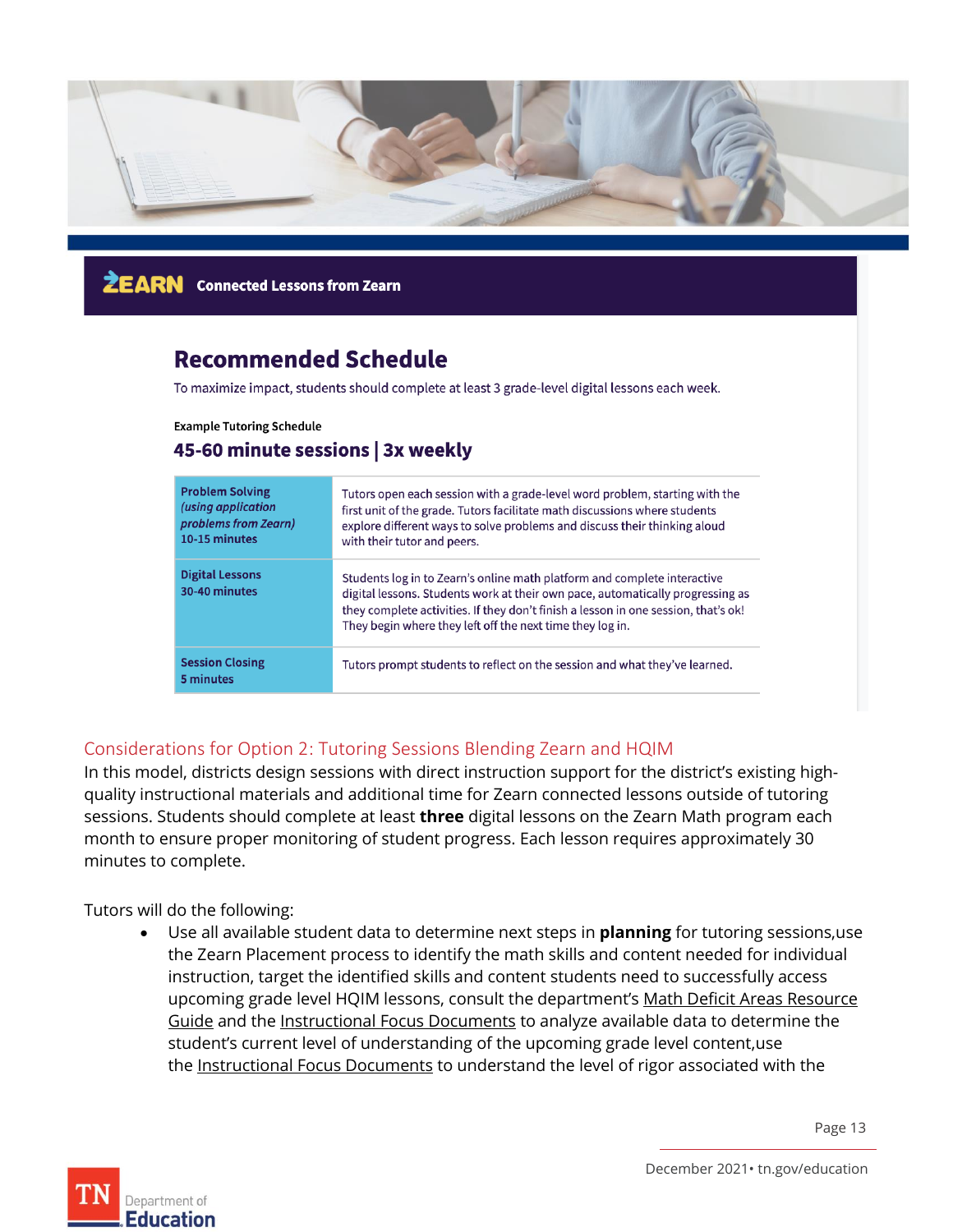

grade level content use the vertical alignment tool on the **[TN Best For All Central](https://bestforall.tnedu.gov/)** website [\(BFAC\)](https://bestforall.tnedu.gov/) to plan and scaffold instruction.

#### *Example: Facilitation of Connected Zearn Small Group Lesson for Math Foundational Skills*

| <b>Time</b>   | <b>Session Component</b>             | <b>Examples of Lesson Plan Components</b>                                                                                                                                                                                                                                                                                                   |
|---------------|--------------------------------------|---------------------------------------------------------------------------------------------------------------------------------------------------------------------------------------------------------------------------------------------------------------------------------------------------------------------------------------------|
| 5-10 minutes  | Relationship building                | Relationship building occurs throughout the<br>tutoring session andmight entail a conversation<br>around what the student feels they are having<br>difficultyunderstanding. The tutor should<br>acknowledge the student's feelings and give them<br>ownership of their learning.                                                            |
|               | Warmup/Review of prior<br>learning   | The lesson plan identifies a Whole Group Fluency<br>Activity (e.g., Number Talk). The lesson plan<br>explicitly identifies how this component connects<br>to the on-grade-level mini-lesson.                                                                                                                                                |
|               | Discuss the session's objective      | The lesson plan identifies how the Lesson<br>Objective relates to current on grade-level HQIM<br>instruction. This allows the tutor to be able to<br>explicitly communicate the connection to<br>student(s).                                                                                                                                |
| 10-15 minutes | Mini-Lesson and Explicit<br>Modeling | The lesson plan identifies a Connected Zearn Small<br>Group Foundational Lesson. The lesson plan may<br>include:<br>1-2 key on grade-level concepts targeted in the<br><b>Foundational Lesson</b><br>All necessary manipulatives needed for the<br>session<br>Common misconceptions and a plan on how to<br>address them within the session |
| 5-10 minutes  | Independent practice                 | The lesson plan identifies the independent digital $\overline{ }$<br>practice students will engage in that is aligned to<br>the Foundational Lesson.                                                                                                                                                                                        |
| 5 minutes     | Closure & Formative<br>Assessment    | The lesson plan identifies Debrief Questions the $\overline{ }$<br>tutor will use to close the lesson and formatively<br>assess student understanding.                                                                                                                                                                                      |

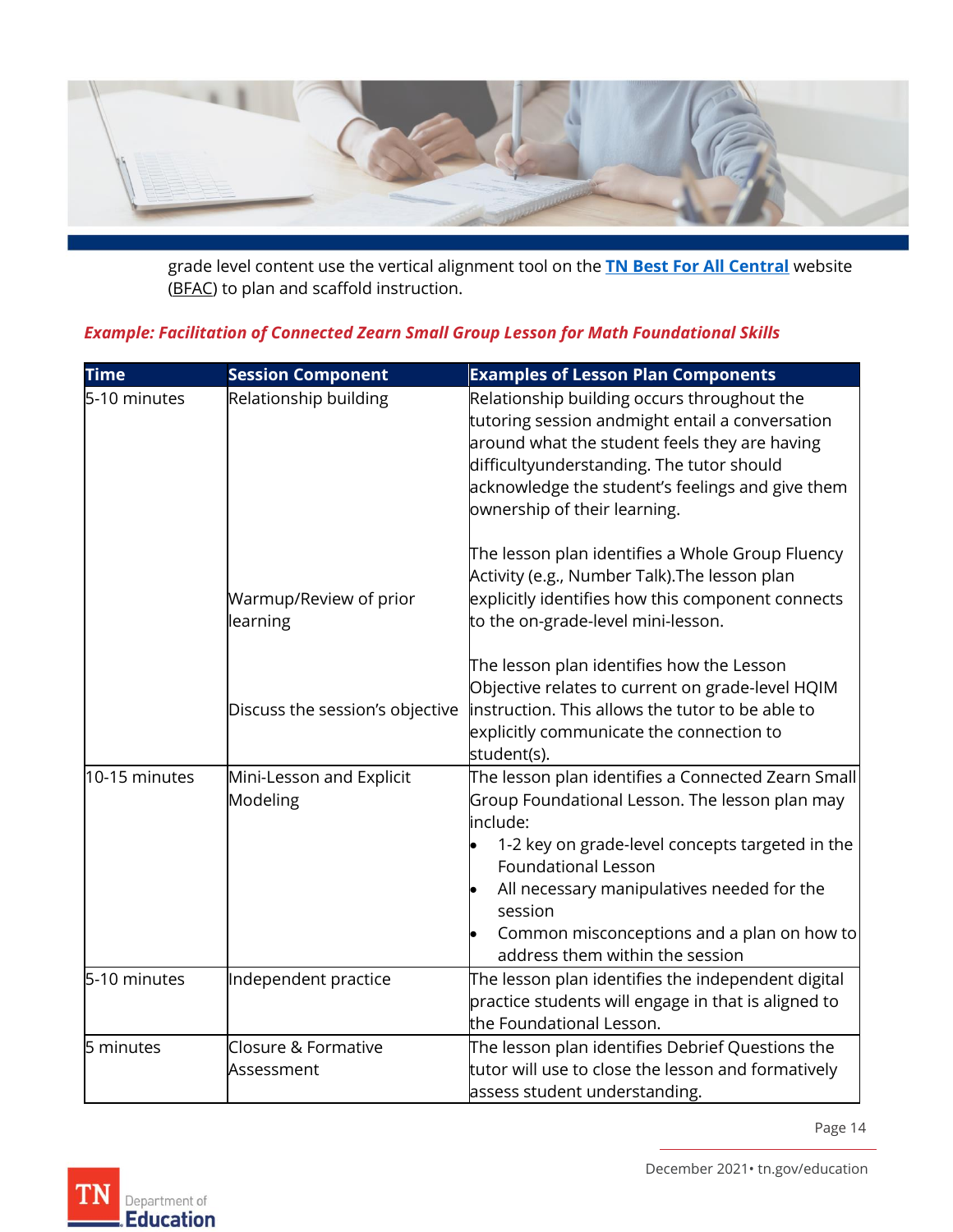

## *Example: Facilitation of Zearn Application Lesson*

| <b>Time</b>   | <b>Session Component</b>                                  | <b>Examples of Lesson Plan Components</b>                                                                                                                                                                                                                                                                                                   |
|---------------|-----------------------------------------------------------|---------------------------------------------------------------------------------------------------------------------------------------------------------------------------------------------------------------------------------------------------------------------------------------------------------------------------------------------|
| 5-10 minutes  | Relationship building*                                    | Relationship building occurs throughout the<br>tutoring session and might entail a conversation<br>around what the student feels they are having<br>difficulty understanding. The tutor should<br>acknowledge the student's feelings and give them<br>ownership of their learning.                                                          |
|               | Warmup/Review of prior<br>learning                        | The lesson plan provides scaffolded review<br>problems intentionally designed to prepare<br>students to access the Zearn application lesson<br>content. The lesson plan explicitly identifies how the<br>scaffolded review allows students to more easily<br>access the application problem.                                                |
|               | Discuss the session's objective                           | The lesson plan identifies how the Lesson Objective<br>relates to current on grade-level HQIM instruction.<br>The tutor should explicitly communicate the<br>connection to student(s).                                                                                                                                                      |
| 10-15 minutes | Mini-Lesson which may include<br><b>Explicit Modeling</b> | The lesson plan identifies the Zearn Application<br>problem students will solve. Additionally, the lesson<br>plan may identify:<br>1-2 key on grade-level concepts targeted in the<br>application<br>All necessary manipulatives needed for the<br>session<br>Common misconceptions and a plan on how to<br>address them within the session |
| 5-10 minutes  | Independent practice                                      | The lesson plan includes the Zearn Exit Ticket to<br>determine student understand of daily learning<br>target.                                                                                                                                                                                                                              |
| 5 minutes     | Closure & Formative<br>Assessment                         | The lesson plan identifies Debrief Questions the<br>tutor will use to close the lesson and formatively<br>assess student understanding.                                                                                                                                                                                                     |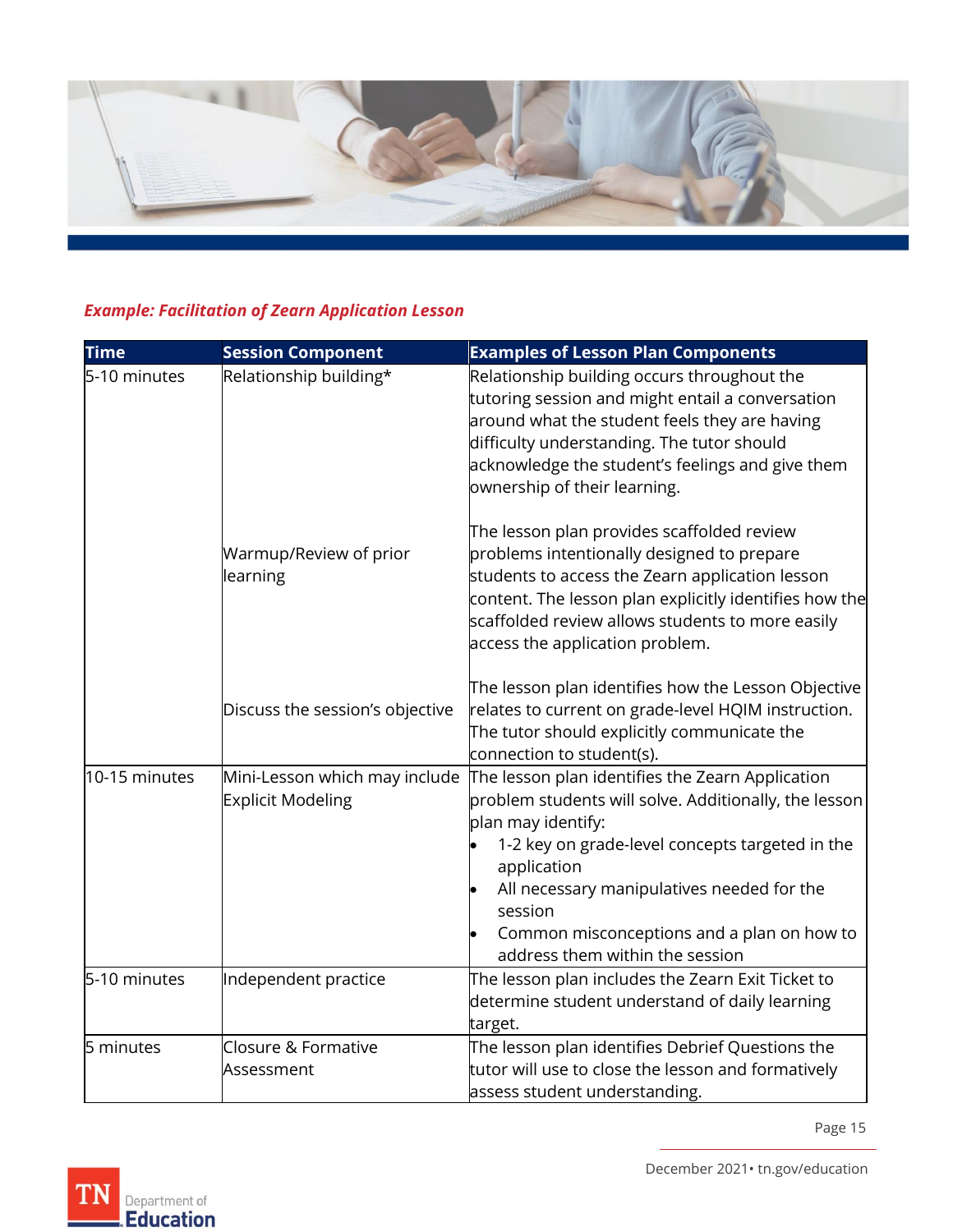

#### <span id="page-15-0"></span>Considerations for Option 3: Tutoring with High-Quality Instructional Materials

In this model, districts develop sessions to support access to direct classroom instruction grounded in the district's existing high-quality instructional materials (HQIM). The tutoring sessions connect "just in time" instruction aligned to the scope and sequence that teachers are using in their classroom. Tutors will do the following:

- Use all available student data to determine next steps in **planning** for tutoring sessions.
- Use the Zearn Placement process to identify the math skills and content needed for individual instruction.
- Target the identified skills and content students need to successfully access the upcoming grade level HQIM lessons.
- Consult the department's [Math Deficit Areas Resource Guide](https://www.tn.gov/content/dam/tn/education/special-education/ResourceGuide_MathIEPDeficitAreas.pdf) and the Instructional Focus [Documents](https://www.tn.gov/education/instruction/academic-standards/mathematics-standards.html) to analyze available data to determine the student's current level of understanding of the upcoming grade level content.
- Use the [Instructional Focus Documents](https://www.tn.gov/education/instruction/academic-standards/mathematics-standards.html) to understand the level of rigor associated with the grade level content.
- Use the vertical alignment tool on the TN Best For All Central website [\(BFAC\)](https://bestforall.tnedu.gov/) to plan and scaffold instruction.

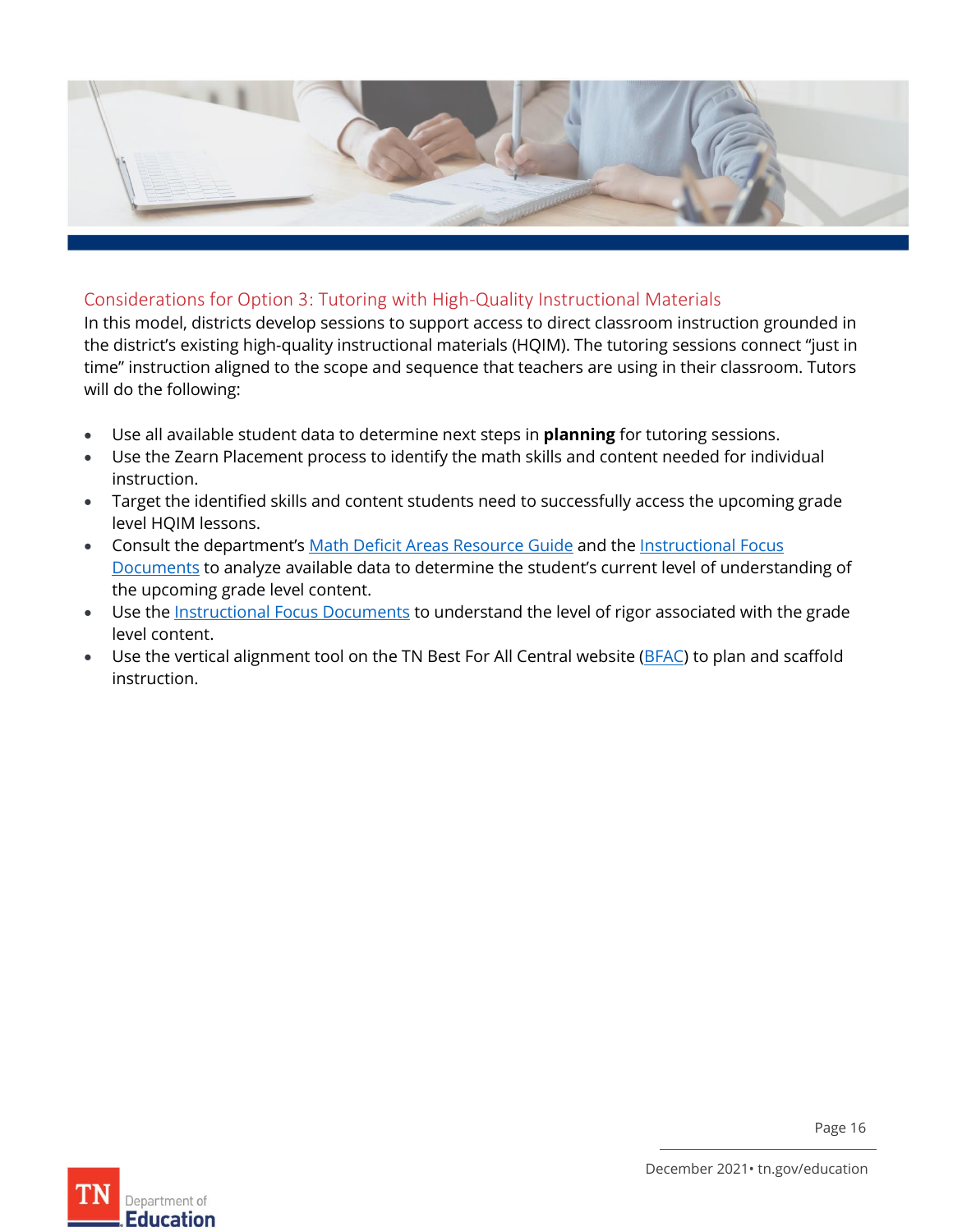

## <span id="page-16-0"></span>**Step 3: Selecting and Preparing Tutors**

Consider the following needs to determine a staffing model and pool of potential tutors for TN ALL Corps program.

- 1. If a district is using certified teachers that will tutor their own students, you may want to consider the following items in preparing this group of staff members to tutor in your TN ALL Corps program.
	- How will the tutoring session differ from the daily instruction all students will need? (See tutoring design in step three.)
	- How will your teachers prepare differently for tutoring?
	- Does your teacher need any support on learning acceleration and conceptual understanding of high dosage tutoring?
	- What tools and training may be necessary for your tutoring design model?
	- How will you support teachers with their regular instructional responsibilities and additional tutoring responsibilities? A district may want to consider additional preparation time for tutor session design, parent communications, and data tracking.
- 2. If a district is using certified teachers to tutor students that may be different from their classroom students, you may want to consider the following items in preparing this group of staff members to tutor in your TN ALL Corps program.
	- How will the tutoring session differ from the daily instruction all students will need? (See tutoring design in step 3.)
	- Does the tutor need any content support (e.g., knowledge of Tennessee math standards or high-quality instructional materials)?
	- Does your teacher need any support on learning acceleration and conceptual understanding of high-dosage tutoring?
	- Will tutors need to connect tutor sessions to classroom sessions (see step three tutor session design)?
	- What tools and training may be necessary for your tutoring design model?
	- How will the tutor and classroom teacher communicate about student progress in tutoring and progress/acceleration in classroom instruction?
	- How will you support teachers with their regular instructional responsibilities and additional tutoring responsibilities? A district may want to consider additional preparation time for tutor session design, parent communications, and data tracking.

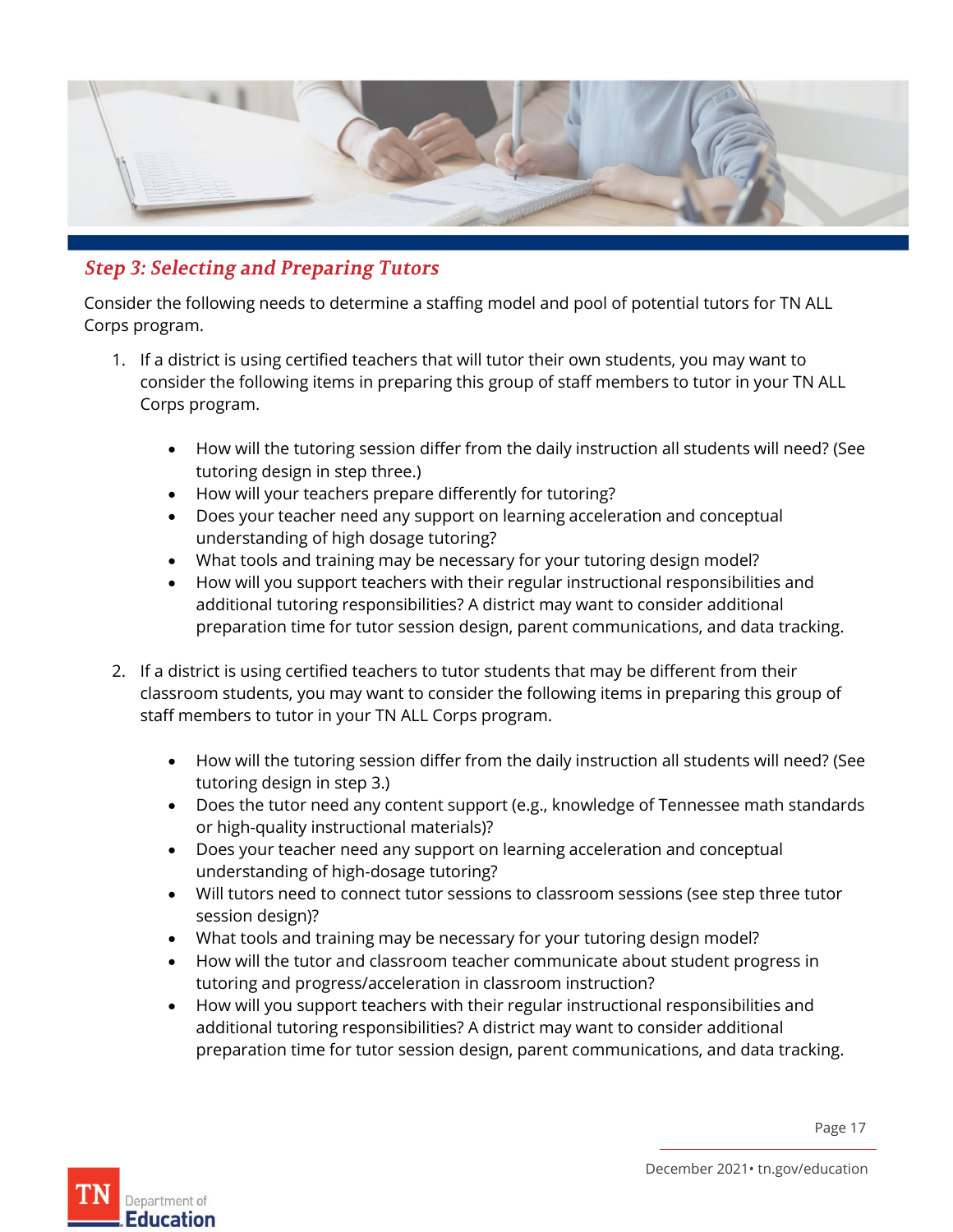

- 3. If a district is using alternative educators, or tutors without a teaching license, to tutor students, consider the following questions in preparing these tutors for your TN ALL Corps program.
	- Do the alternative educators need background checks and other district hiring requirements as defined by your local school board policies?
	- Do the alternative educators need background educational and tutoring knowledge? Consider using the alternate educator tutor training modules availabl[e here.](https://openedx.tneducation.net/courses/course-v1:TDOE+TACT001+2021-2022/about?mc_cid=ba05a24371&mc_eid=14e8f3f91d)
	- What supports will the alternative educators need with mathematics content knowledge (knowledge of Tennessee math standards or high-quality instructional materials)?
		- i. If a district chooses to use the Zearn model, the tutor design will provide insession content support for thetutor (see step 3).
		- ii. If a district chooses to use the HQIM or blended models, a district will need to consider conceptual and pedagogical supports for alternative educators (see step 3).
	- Do the alternate educators need support on learning acceleration and aconceptual understanding of high-dosage, low-ratio tutoring? Consider using the alternate educator tutor training modules [here.](https://openedx.tneducation.net/courses/course-v1:TDOE+TACT001+2021-2022/about?mc_cid=ba05a24371&mc_eid=14e8f3f91d)
	- What tools and training may be necessary for the district's tutoring design model?
	- How will the tutor and classroom teacher communicate about student progress in tutoring and progress/acceleration in classroom instruction?
	- How will the district support alternate educators with the additional tutoring responsibilities? A district may want to consider additional preparation time for tutor session design, parent communications, and data tracking.

**Note:** If a district chooses to use aspiring teachers as tutors, consider creating a close partnership with a university to deepen the aspiring teachers' knowledge of Tennessee Academic Standards, tutoring pedagogy, and data analysis.

### <span id="page-17-0"></span>**Step 4: Developing Communication and Collaboration Protocols**

#### <span id="page-17-1"></span>Tutor-Teacher Collaboration

Collaboration is a crucial component needed to accelerate student learning. Tutors and teachers should communicate weekly to share student progress in tutoring and in Tier I instruction, to coordinate content as opportunities are available, and to ensure that student engagement strategies are shared and used consistently.

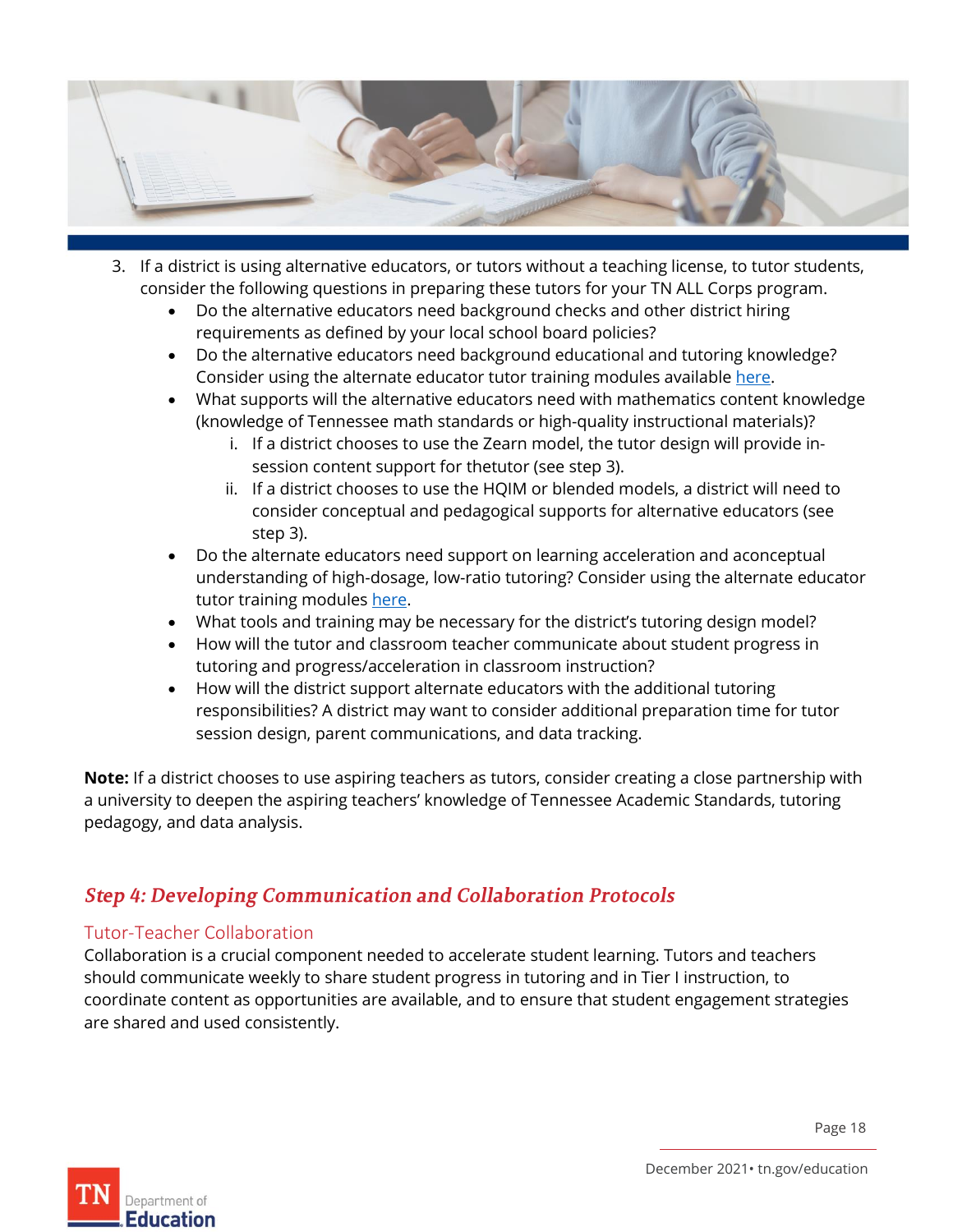

This communication will look different across tutoring design and staffing decisions as well as the limiting structures within the school. Several models for communication exist for districts to consider when developing a communication and collaboration plan.

The department's recommends tutors and teachers use one of the three levels of collaboration:

#### **Level 1: Asynchronous Digital Collaboration**

- Tutors and teachers share materials and information asynchronously and/or digitally.
- This collaboration may work best for before/after school tutoring programs during which the tutor have limited access to core classroom educators to physically collaborate.

#### **Level 2: Blended Synchronous & Asynchronous Digital Collaboration**

- Tutors and teachers collaborate and share directly, but asynchronously.
- Teachers and tutors can ask specific questions and share specific updates addressing student academic needs and goals as needed (either in-person or virtually).

#### **Level 3: Active Synchronous Collaboration**

- Tutors and teachers collaborate and share directly (either in-person or virtually), asking and answering questions in rapid succession incorporating feedback about what is and isn't working for students
- Allows for more in-depth sharing of lesson plans to further align tutoring sessions with inclass instruction, acting as more of an extension of the classroom rather than a separate entity or add-on.
- This option may work best for tutoring programs whose setting is embedded in school, with a dedicated block of time.

#### <span id="page-18-0"></span>Tutor-Family Collaboration

Family communications should be a consistent expectation for all tutors. Zearn offers student-specific reports that provide visibility into student learning and where students need additional support to move forward in their learning. Administrators and educators have access to these reports, and all reports can be printed and shared with families. Family communications should include these reports, explain the information in family-friendly language, and provide families with additional activities that can support learning acceleration at home. Additionally, LEAs ensure effective communication with limited-English proficient parents and parents with disabilities by communicating in a language and manner the parents understand. This may be accomplished using translation and interpretation services, or auxiliary aids and services.

Tutors and teachers should share student progress with families consistently and should use familyfriendly language. Families should have frequent updates of their child's progress and should provide

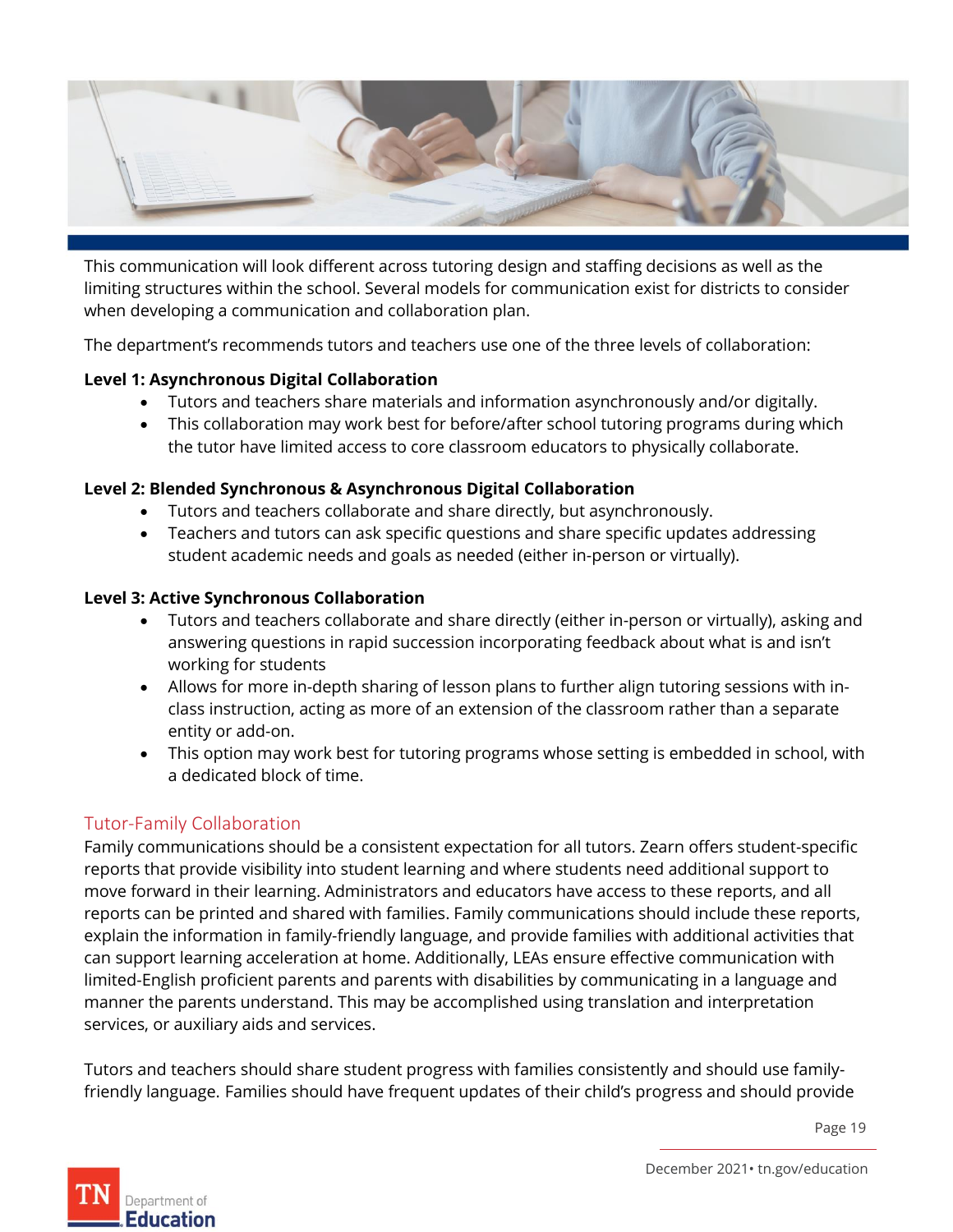

strategies and supports that the family can use at home to reinforce tutoring sessions. The department recommends at least monthly tutor progress reports sent to families.

This communication will look different across districts and should fit into existing classroom and school communications plans. For example, if a family usually receives student progress updates digitally, a district should consider incorporating tutor updates to the digital information, or if classroom progress reports go home weekly with a classroom newsletter, the tutor may want to include updates within the classroom packet.

#### <span id="page-19-0"></span>**Step 5: Creating Strong Student Engagement Strategies**

TN ALL Corps requires that students are paired with the same tutor for at least one semester. This consistency enables the tutor and student to build a positive relationship and gives the tutor an opportunity to understand each student's areas of strength and areas to strengthen. Further, it allows the tutor to use consistent engagement strategies to support a student when they struggle with tutoring content.

Strong, positive relationships are fundamental to students' success with tutoring. When students feel successful, they become more motivated and have a better outlook on school. Tutors can help students build a positive, growth mindset in math by believing that all students can learn at high levels and communicating that belief to the students.

Tutors should support a growth mindset by creating multiple opportunities for students to be successful within a tutoring session, acknowledging the effort of students and praising their growth authentically by providing intentional and specific feedback.

**Note:** Studies have found a significant relationship between mindset and math achievement. Students with a growth mindset in math are more likely to set learning goals for themselves and believe they can overcome challenges (Claro, Paunesku & Dweck, 2016: Blackwell, Trzesniewski & Dweck, 2007).

Specific strategies for engagement include:

- Goal setting,
- Checks for understanding, and
- Celebrating success.

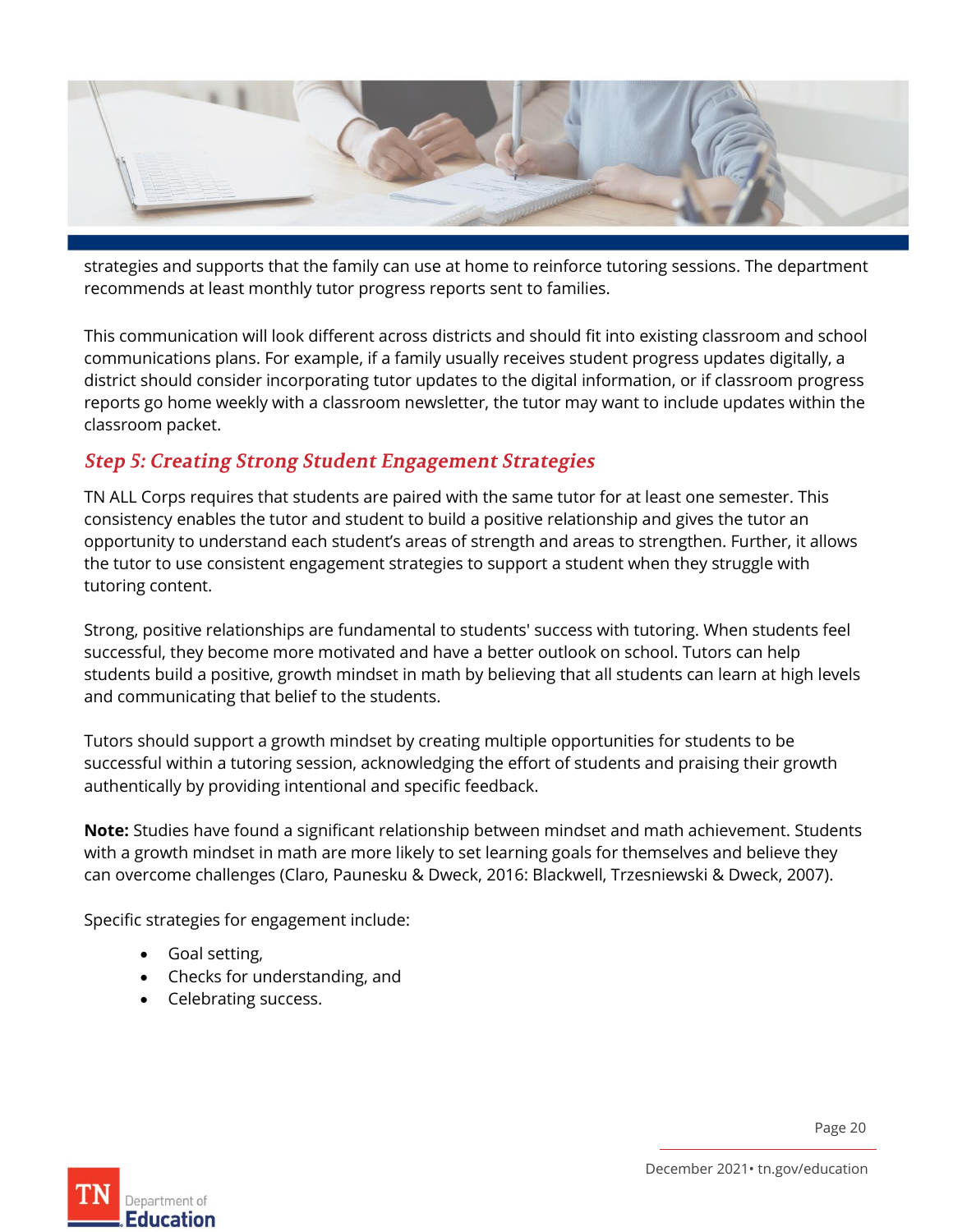

#### <span id="page-20-0"></span>Goal Setting

Goal setting is a crucial component of data driven instruction. The practice of setting goals informs and empowers students to take ownership of their learning. Effective goals are specific, measurable, attainable, relevant, and timely.

All available student data should be used to:

- Set reasonable and meaningful goals focused on increasing student success,
- Help a student understand their own learning needs, and
- Provide the student with a clear path to success.

#### <span id="page-20-1"></span>Checks for Understanding

Implement daily checks for understanding to ensure students know and understand their progress toward their goal. Checks for understanding monitor student learning for the student and the tutor continuously and provide opportunities to adjust the instruction to better meet the needs of individual students.

Use checks for understanding to:

- Acknowledge students' progress toward the daily objective,
- Clear up any misconceptions about the daily objective, or
- Provide immediate student support by reteaching the concept or skill.

#### <span id="page-20-2"></span>Progress Monitoring

Students will be progress monitored within the mathematics platform. Each month, students should complete at least **three** grade-level digital lessons on the Zearn Math program to ensure accurate tracking. Students should take ownership with their progress monitoring tracking, so they understand how they are meeting their own goals.

#### <span id="page-20-3"></span>**Step 6: Designing Formal Progress Monitoring**

Progress monitoring for TN ALL Corps students will occur within the mathematics platform. Students should complete at least **three** digital lessons on the Zearn Math program each month to ensure proper monitoring of student progress. Each lesson requires approximately 30 minutes to complete.

At the end of each digital lesson, students are assessed on their understanding of the lesson content. Educators can view a student's overall progress in the detailed reports on the platform. For monitoring a student's progress, educators should view the Tower Alerts. Tower Alerts show the student's



December 2021• tn.gov/education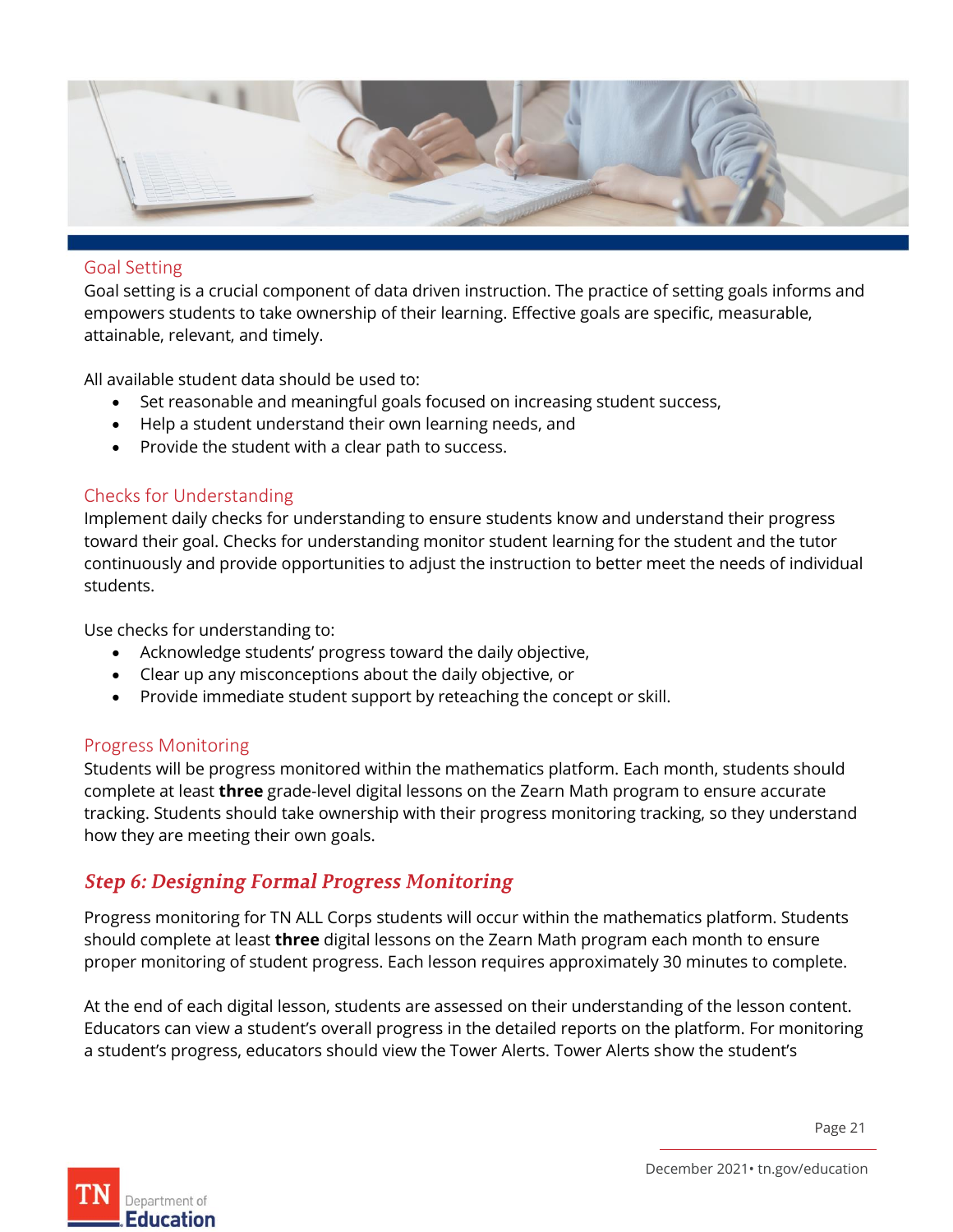

strengths and areas to strengthen based on each lesson attempted. Tower Alerts monitor students in real time and send educators alerts when students are struggling with any part of the lesson.

Based on information provided in the Tower Alert Report, teachers can use Zearn's tailored recommendations on specific foundational content that would provide that justin-ime instruction necessary for the student to access grade-level content. Tutors can use the information provided in the Tower Alerts to provide small group instruction specific to student needs.

#### <span id="page-21-0"></span>Ongoing Support from the Department

For the TN ALL Corps tutoring program to be successful, districts need to continuously monitor, adjust, and provide support within all facets of the program. It is important that all stakeholders including districts, tutors, teachers, families, and students feel supported when participating in the TN ALL Corps tutoring program.

Districts should monitor the tutoring program, highlighting strengths and identifying areas to strengthen, ensuring support is being provided and adjustments are being made to accelerate student learning.